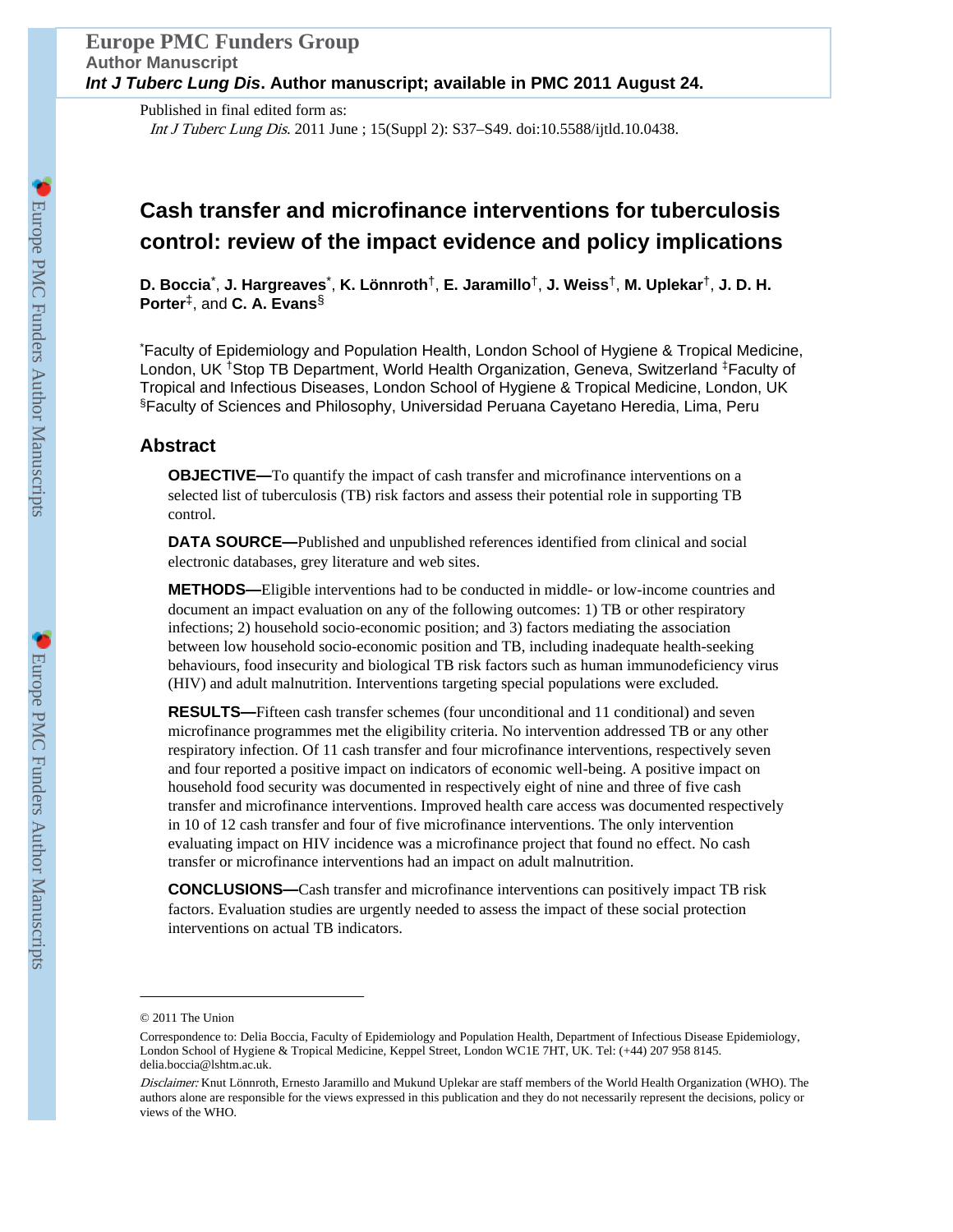## **Keywords**

tuberculosis; cash; microcredit; impact; review

THERE IS EVIDENCE that the reduction in tuberculosis (TB) mortality observed in Europe and North America before World War II resulted from the successful combination of economic growth and specific public health policies such as patient isolation and the elimination of bovine  $TB<sup>1,2</sup>$ . The importance of a combined approach has recently been reinforced by a number of studies suggesting that while DOTS programmes have significantly contributed to the reduction of TB prevalence and TB mortality, socioeconomic development still remains the main determinant of TB incidence decline in many regions of the world.<sup>3</sup>-<sup>5</sup> Despite this, literature on interventions addressing structural and social determinants<sup>6</sup> of TB is currently virtually non-existent. Through the improvement of material living conditions, psychosocial circumstances and health-seeking behaviours, these interventions have the double potential to improve access to quality TB care and also reduce people's vulnerability to TB.

A broad range of poverty alleviation strategies may achieve the above objectives; among them, cash transfer and microfinance programmes have gathered considerable visibility in the last decade, due to both the large number of individuals enrolled and the increasing number of studies formally documenting their impact.

Cash transfers are innovative forms of social protection based on the provision of money to poor or vulnerable households and individuals (such as the elderly and children) with the aim of enabling them to move out of poverty by protecting and building their financial, physical and human capital assets.<sup>7</sup> Cash transfers can be unconditional (given without obligation) or conditional on some behavioural requirements, such as school enrolment, health services utilisation and/or the attendance of health education workshops. Microfinance programmes are considered poverty alleviation measures aimed at directly averting deprivation.<sup>8</sup> These programmes are based on the provision to the poor of small loans to enable them to engage in productive activities that can ultimately contribute to their long-term economic growth and productivity.<sup>8</sup>

Despite the impressive scale-up of these interventions and their acknowledged potential public health relevance,  $9,10$  their relevance for TB control largely depends on evidence of their effect on outcomes epidemiologically linked to TB and the critical assessment of the challenges limiting their implementation in the context of TB.

This review aimed to address these issues by: 1) systematically quantifying the impact of these interventions and 2) evaluating their main design and implementation features from the perspective of TB control.

## **METHODS**

#### **Conceptual framework**

Hargreaves et al. discuss the mechanisms by which cash transfer and microfinance interventions might contribute to strengthening the international TB response, which outcome and risk factors may be potentially impacted by such interventions, and which effect should be expected depending on the stage of TB targeted (i.e., TB exposure, infection, disease and outcomes).11 Building on this conceptual framework, we designed this review to formally assess the impact of cash transfer and microfinance interventions on the hypothesised TB outcomes and risk factors. In particular, we focused on household socio-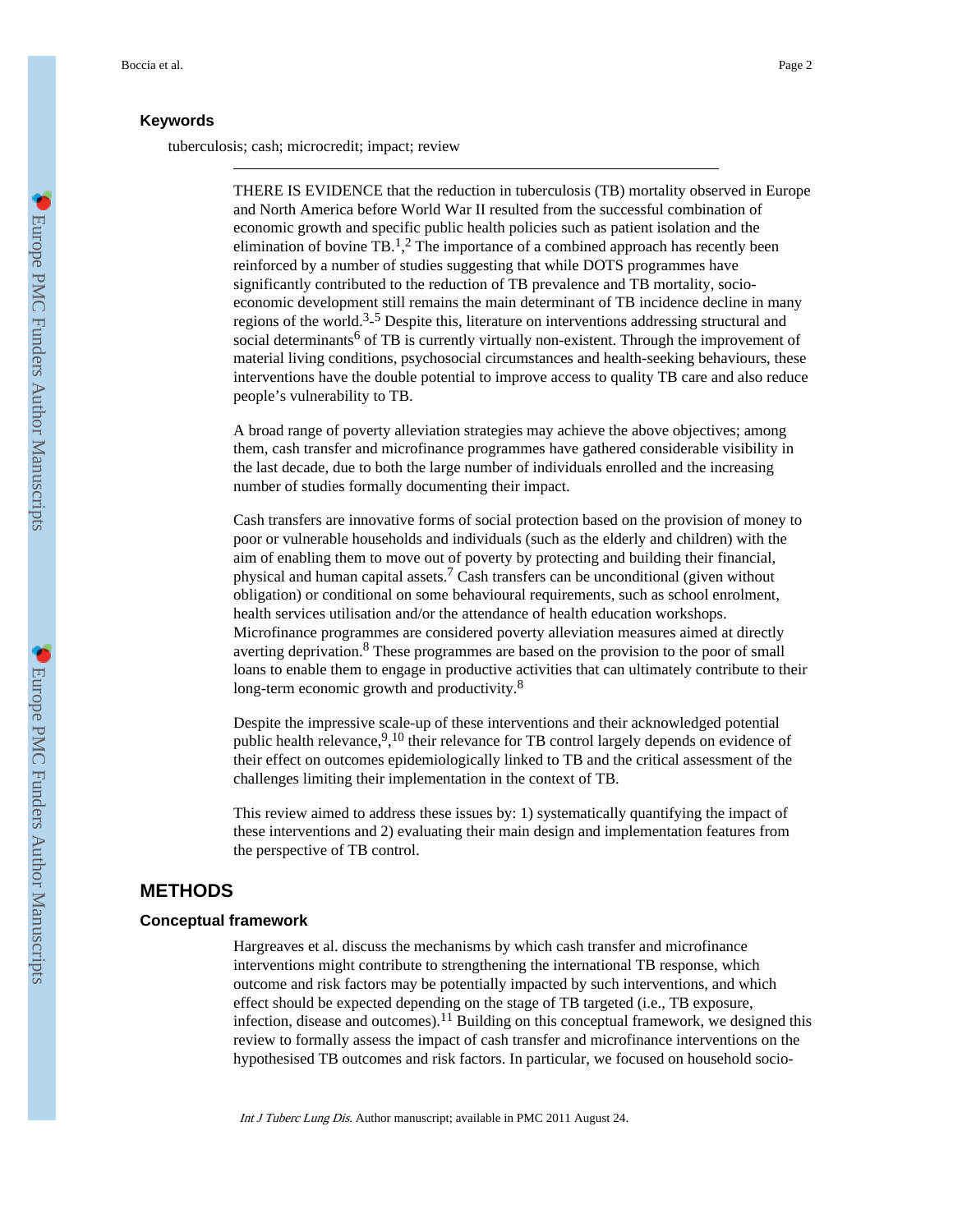economic position and those risk factors that mediate the association between household socio-economic position and TB disease, including inappropriate health-seeking behaviours, food insecurity<sup>12</sup> and biological risk factors impairing host immune system defences (such as human immunodeficiency virus [HIV] and adult malnutrition; Figure).

### **Search strategy and selection criteria**

A wide range of electronic databases and websites were searched (Table 1). Eligible interventions had to: 1) address the following outcomes of interest: TB (or other respiratory infections), household socio-economic position or any of the postulated mediating risk factors (Figure); 2) explicitly document an impact evaluation (i.e., the assessment of any change in a given outcome among the intervention beneficiaries compared to the nonbeneficiaries); and 3) take place in low- and middle-income countries.

Experimental and observational studies with a controlled or uncontrolled design providing a retrospective or a prospective evaluation of the intervention of interest were included. No time or language restriction was applied. Studies conducted in specific special settings (e.g., hospitals, prisons, workplaces, schools) or in specific population groups (e.g., homeless, professional categories, students) were excluded. Given the heterogeneity of the study design and study results, the evidence collected was summarised through a 'narrative synthesis' approach.<sup>14</sup>,<sup>15</sup>

## **RESULTS**

Approximately 150 documents of potential interest were appraised. Through them, we identified 15 cash transfer and 7 microfinance intervention evaluations meeting the inclusion criteria, from respectively 13 and 5 different countries (Table 2). Evidence on microfinance was integrated with data from a recent review on the impact of microfinance on poverty and household socio-economic position.<sup>16</sup>

With the exception of one microfinance intervention in Cambodia,<sup>17</sup> none of the interventions we reviewed targeted individuals with any kind of health conditions. For both microfinance and cash transfer interventions, the selection of the target population was based mainly on socio-economic criteria, the specificity of which varied depending on the intervention objectives and resources available.

Four of the 15 cash transfer programmes were unconditional, and these were all reported from African countries, including Ethiopia, <sup>18</sup>, <sup>19</sup> Zambia<sup>20</sup> and Malawi<sup>21</sup>, <sup>22</sup> (Table 2). The only African study of a conditional programme was from Malawi, in which conditionality was based on HIV testing and the collection of HIV results.<sup>23</sup>

Virtually all conditional cash programmes from Latin America required child school enrolment, the attendance of nutritional education sessions and health care uptake for children (<5 years of age) and pregnant/lactating women; adult health conditionalities were less common, and included generic health care,  $24,25$  in-facility medically attended delivery,  $26,27$  HIV testing and result recollection.<sup>28</sup>

Apart from the Dowa Emergency Cash Transfers (DECT) intervention in Malawi,<sup>21</sup> cash transfer schemes all employed complex impact evaluation designs, including community randomised trials and quasi-experimental studies (Table 2). Cross-sectional surveys were more commonly employed in microfinance interventions. The impact data refer to a follow up period of between 1 and 3 years of observation in most interventions (Table 2). Only in the microfinance intervention in Cambodia was the impact of the intervention measured against TB indicators.<sup>17</sup>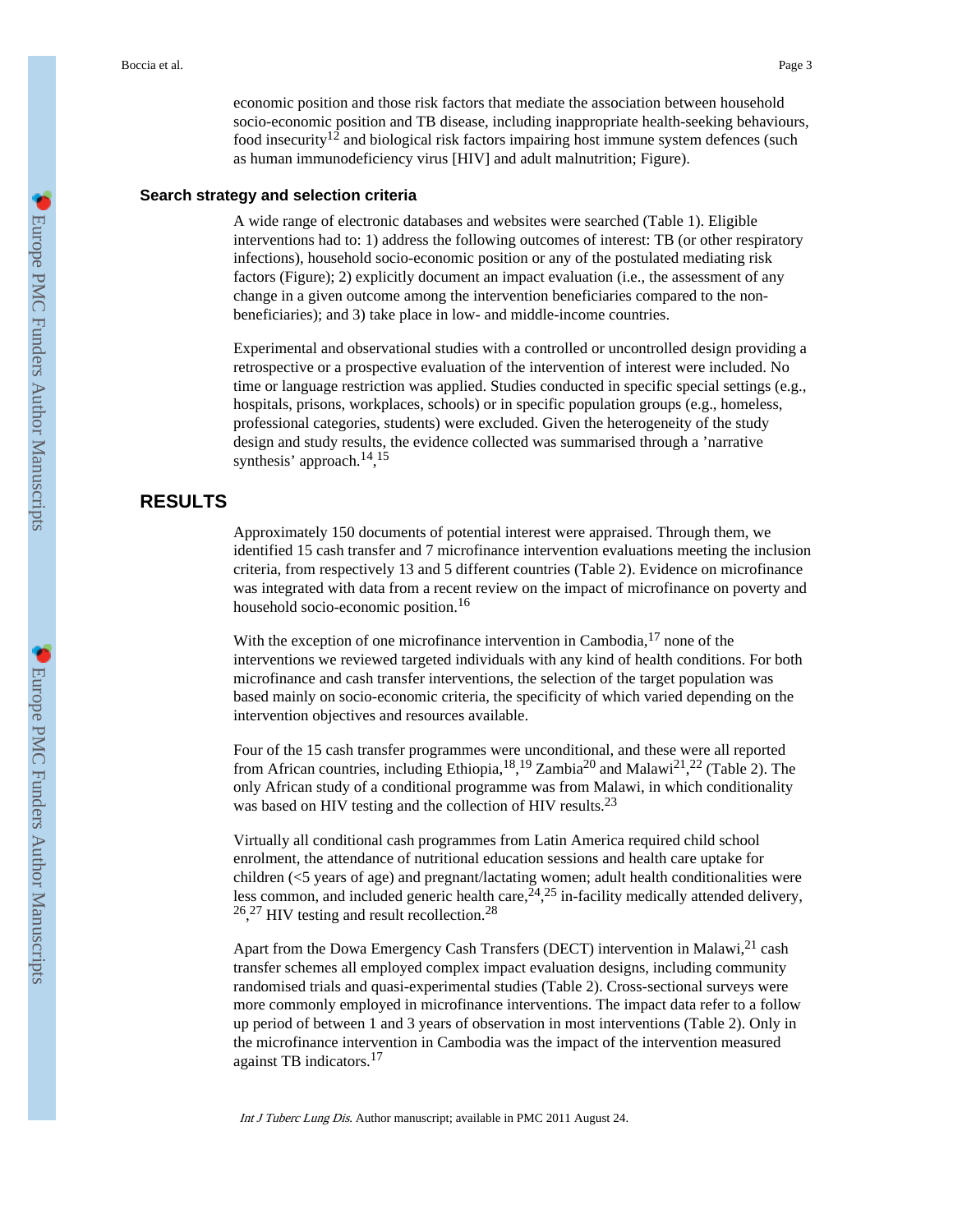## **Impact on poverty and household socio-economic position**

Evidence was gathered from 11 cash transfer and four microfinance interventions (Table 2).

In Nicaragua, Red de Protección Social beneficiary households found a significant net increase in both the total and per capita annual consumption (Table 3).29 A net increase in the overall monthly household expenditure was observed among the beneficiary households of PROGRESA in Mexico<sup>24</sup> and the Programa Familias en Acción in Colombia,<sup>32</sup> whereas Rural Maintenance Programme (RMP) beneficiaries in Bangladesh experienced a 31% increase in their monthly per capita expenditure (Table 3).<sup>34</sup> In Malawi, Mchinji households showed a significantly higher annual expenditure, a higher income from all sources,  $22$  as well as a higher number of assets owned compared to the control households.<sup>22</sup> These results were also observed in Zambia (Table 3).<sup>20</sup>,<sup>37</sup> The proportion of households living below the poverty line significantly decreased in Nicaragua,<sup>29</sup> Colombia<sup>32</sup> and Bangladesh<sup>34</sup> (Table 3). No effect was detected among cash transfer participants in Honduras,<sup>38</sup> Ecuador,<sup>38</sup> Brazil<sup>33</sup> or Ethiopia<sup>18</sup> (Table 2).

Microfinance appeared to significantly reduce extreme poverty, as demonstrated by the Challenge the Frontiers of Poverty Reduction/Targeting the Ultra Poor (CFRP/TUP) and the Rural Development Programme (RDP) interventions in Bangladesh<sup>39</sup>,<sup>40</sup> (Tables 3 and 4). The percentage of Income Generation for Vulnerable Group Development (IGVGD) households earning more than 300 Taka rose from 7% (1994) to 64% (1996); however, it dropped to 31% 3 years after the intervention.<sup>47</sup> Additional evidence from Goldberg's review showed the consistently positive effect of microcredit on household poverty and socio-economic position.<sup>16</sup> The Intervention with Microfinance for AIDS (acquired immunedeficiency syndrome) and Gender Equity (IMAGE) study in South Africa appeared to somewhat improve the economic well-being of beneficiary households (Table 4). $^{42}$ 

#### **Impact on food security and household food consumption patterns**

Evidence was gathered from nine cash transfer and five microfinance interventions (Table 1), of which respectively eight and three reported a positive impact. An increase in food expenditure was documented in the conditional transfer programmes of Mexico,  $30$ Nicaragua,<sup>49</sup> Colombia,<sup>32</sup> Brazil<sup>33</sup> and Bangladesh<sup>34</sup> and both the social cash transfer schemes in Zambia<sup>36</sup>,<sup>37</sup> and the Mchinji in Malawi<sup>22</sup> (Table 3). Beneficiaries of PROGRESA in Mexico and RMP in Bangladesh experienced a significant increase in the average daily energy intake.<sup>30</sup>,<sup>34</sup> Except for Ethiopia,<sup>18</sup> all the cash transfer schemes in Africa documented a significant increase in the daily number of meals consumed and a reduction in the number of households still hungry after a meal.<sup>20</sup>-<sup>22</sup> Higher food quality and diversity are also an indicator of food security,  $50$  and were both found to be improved in the cash transfer programmes of Mexico,<sup>30</sup> Nicaragua,<sup>49</sup> Zambia,<sup>36</sup> and both the DECT and Mchinji cash transfer schemes in Malawi (Table 3).<sup>21</sup>,<sup>22</sup>

Among microfinance interventions, food expenditure increased significantly among CFRP-TUP $^{44}$  and Grameen Bank clients (Tables 2-4),<sup>16</sup> whereas no effect was observed among the IMAGE<sup>42</sup> and WISDOM beneficiaries (Table 4).<sup>51</sup> CFRP-TUP in Bangladesh<sup>39</sup> and the Kafo Jijinew in Mali<sup>16</sup> resulted in a significant reduction of the food insecurity experienced by clients in terms of acute food shortage, <sup>16</sup>,<sup>39</sup> chronic food deficit<sup>39</sup> and duration of food insecurity (Table 4).<sup>16</sup> No effect on food security was observed among the IMAGE<sup>42</sup> and WISDOM clients<sup>51</sup> (Table 3). CFRP-TUP beneficiaries consumed significantly higher food quantity and quality intake compared to the control group (Table 4).<sup>44</sup>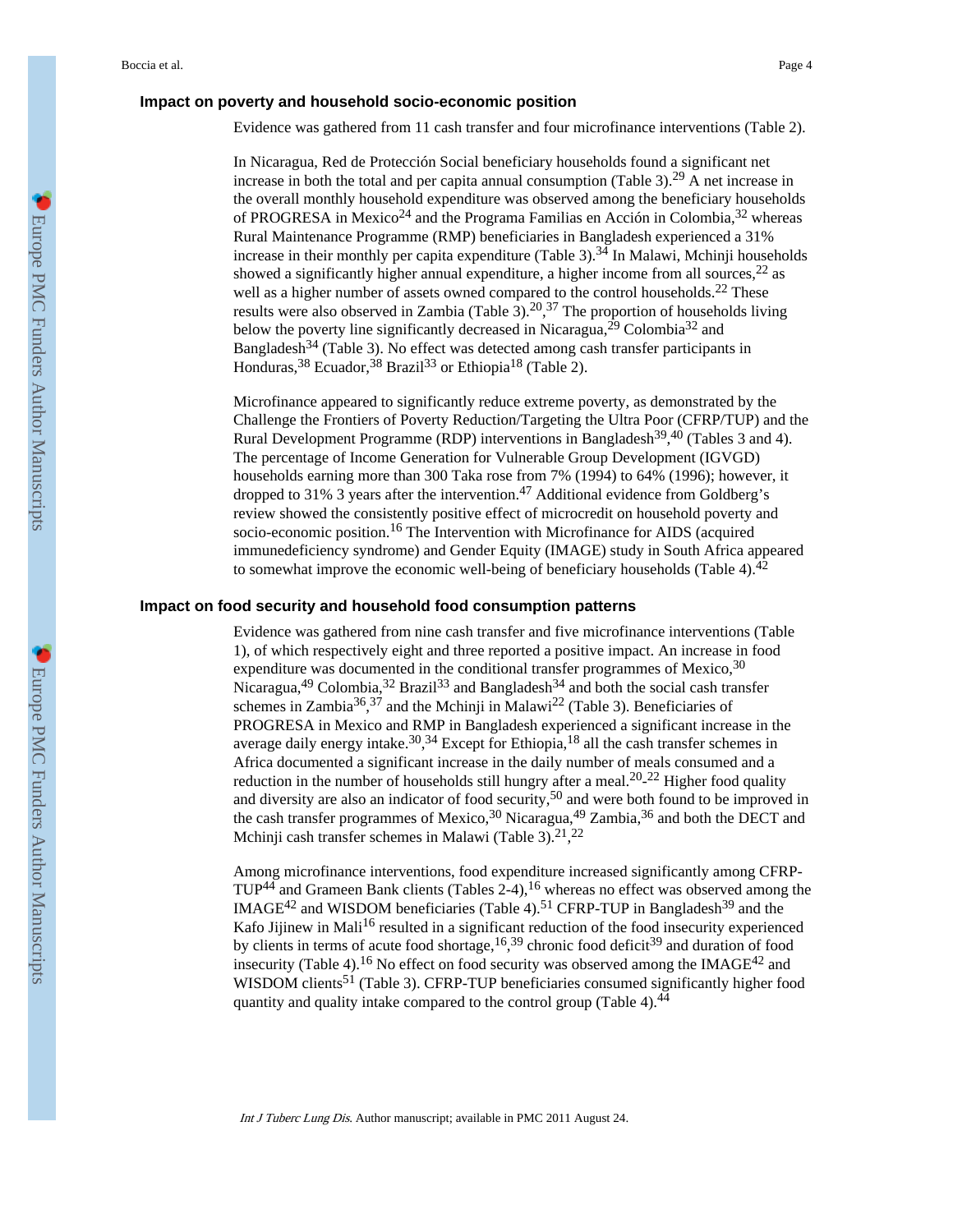## **Impact on health-seeking behaviours and health care access**

Evidence was derived from 12 cash transfer and six microfinance interventions (Table 1). In Mexico, PROGRESA resulted in an 18% increase in child and adult health care visits in the intervention areas compared to control areas.<sup>24</sup> A significant increase in the number of child-care visits was documented from Honduras,<sup>31</sup> Nicaragua,<sup>29</sup> Colombia<sup>52</sup> and Jamaica<sup>25</sup> (Table 3). Maternal health care also appeared to be improved, in terms of the frequency of antenatal visits,  $24, 27, 31$  in-facility delivery,  $26, 27$  skilled birth attendance  $26, 27$  and the quality of services requested and received by women (Table 2).53 Mchinji beneficiaries in Malawi were significantly more likely to access heath care when sick compared to control households (Table 3).<sup>22</sup> Unlike Zambia, where no effect was detected,  $36$  Mchinji beneficiaries showed a significant increase in the household expenditure on each adult illness (Table 2).<sup>22</sup> In the other Malawi study, monetary incentive resulted in a significant 27% increase in HIV testing and a 43% increase in voluntary counselling and testing attendance (Table 3).

CFRP-TUP microfinance clients experienced a significant increase in the use of formal medical care and health expenditure per ill person (Table 4),<sup>54</sup> whereas, unexpectedly, the RDP/International Centre for Diarrhoeal Research Bangladesh intervention resulted in a significant increase in the proportion of households using self-care as an elective health care strategy (Table 2).<sup>55</sup> Self-help group clients in India were significantly less likely than the comparison group to have experienced health exclusion.<sup>48</sup> The Cambodia Health Committee intervention was associated with significant increases in both extra-pulmonary TB detection and earlier diagnosis compared to its hospital-based counterpart (Table 4).<sup>17</sup> Finally, at follow-up, the IMAGE study showed a significant increase in the voluntary counselling and testing uptake in the intervention group compared to controls (Table 4). $41$ 

## **Impact on adult malnutrition and HIV**

Impact on adult nutritional status, assessed as body mass index (BMI), was documented in three cash transfer schemes in Mexico,<sup>56</sup> Bangladesh,<sup>34</sup> Malawi,<sup>22</sup> and two microfinance interventions in Ethiopia<sup>51</sup> and Bangladesh.<sup>57</sup> However, none of them appeared to have a significant positive impact on this indicator (Table 2). In Mexico, doubling cash transfer was associated with higher BMI among both male and female PROGRESA participants, but it was also associated with a higher prevalence of excess weight and obesity (Table 2).<sup>56</sup> No significant reduction in HIV incidence was detected in the villages covered by the IMAGE intervention (Table 2). $42$ 

## **DISCUSSION**

This review shows a lack of studies on microfinance and cash transfer interventions that specifically address TB or other respiratory infections. While the documented effect on risk factors epidemiologically relevant for TB may be an informative way of inferring the potential impact on TB of such interventions,58 this evidence cannot replace actual studies specifically addressing TB. The evidence gathered comes from a relatively small, heterogeneous pool of studies, making the data synthesis methodologically challenging and difficult to interpret. Also, given the relatively short follow-up period in many of the studies, little can be concluded concerning the sustainability of these impact findings. As a result, conclusions on the two main questions posed by this review should be drawn with caution.

## **Do cash transfer and microfinance interventions have a quantifiable impact on outcomes epidemiologically linked to TB?**

Both conditional and unconditional cash transfer programmes have reported influences on risk factors for TB in countries with a major TB burden. In principle, if rolled out in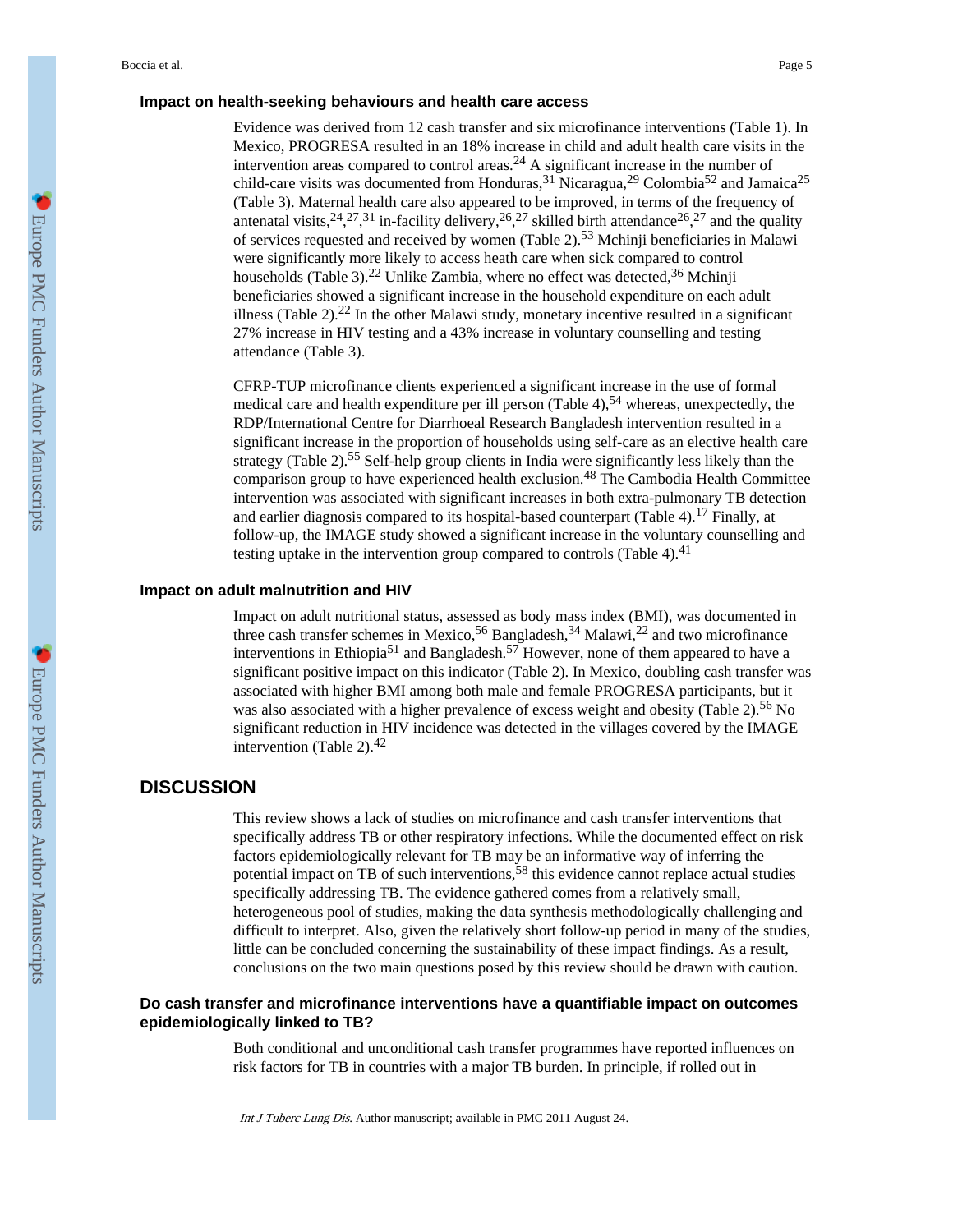communities with a high TB burden, these interventions have the potential to improve people's access to TB service access and reduce people's vulnerability to TB, by improving households' socio-economic position and food security (in terms of both food availability and food diversity). The importance of the latter effect is supported by at least three historical studies that, despite their ecological design, present fairly convincing evidence that a low-protein diet has a direct effect on TB incidence.59 Although less consistently, this review also suggests that microfinance could benefit TB-affected communities by turning the loans received into income-generating activities. This may result in the improvement of household material well-being and also reduce household vulnerability.<sup>60</sup> As discussed below, there may be significant barriers to successfully designing microfinance programmes for TB-affected families.

Both cash transfer and microfinance interventions had a modest positive impact on adult malnutrition, probably because nutritional status is a function not only of food availability, but also of health status and health care services utilisation.<sup>61</sup> It is also known that lending programmes are unlikely to significantly improve nutritional status unless they are linked to education to promote nutritionally important behavioural changes.<sup>61</sup> This last notion makes the adverse effect observed in the PROGRESA intervention even more surprising, given that participants did receive workshops on nutrition.<sup>56</sup>,<sup>62</sup>

The only study attempting to affect HIV incidence did not show the desired impact. Such results have been attributed to the fact that the microfinance and the gender and HIV training components of the I MAGE study did not directly aim to reach young people,63 but only indirectly, through changes in the household economy and information sharing between IMAGE clients and young people.63 Although both components were important elements of the interventions, such indirect targeting, together with the short follow-up period, may have been insufficient to instigate sexual behavioural changes, and therefore HIV decline, among the highest risk group.<sup>63</sup>

#### **What are the key design and implementation challenges to consider?**

Targeting and conditionality are critical aspects in the design and implementation of cash transfer schemes and microfinance interventions. In the light of TB control they could be read as follows.

## **Targeting**

All the interventions appraised applied some population targeting criteria. Targeting is a complex and expensive procedure, often leading to accuracy, equity, sustainability and even stigma problems; all these factors are likely to become even more relevant when adopting either microfinance or cash transfer for TB control. It is unclear, for example, whether these interventions are best targeted at TB-affected families or very poor households. While this choice largely depends on the objective we want to achieve (e.g., TB prevention among the very poor or TB care support in TB-affected families), both options can be challenging.

In the case of microfinance, some experiences with people affected by HIV/AIDS suggest that targeting vulnerable populations (such as TB-affected families) with microfinance may result in poor loan management, inadequate use of the loan for the intended purposes, and weak repayment systems.<sup>64</sup>,<sup>65</sup> This view is somewhat contradicted by the community-based programme conducted in Cambodia, where loan repayment rates approached 100% among TB-affected families benefiting from participation in village banks.<sup>17</sup> Targeting TB-affected families with cash transfers may be similarly challenging from an ethical perspective, as unaffected families may be equally in need of assistance.<sup>66</sup>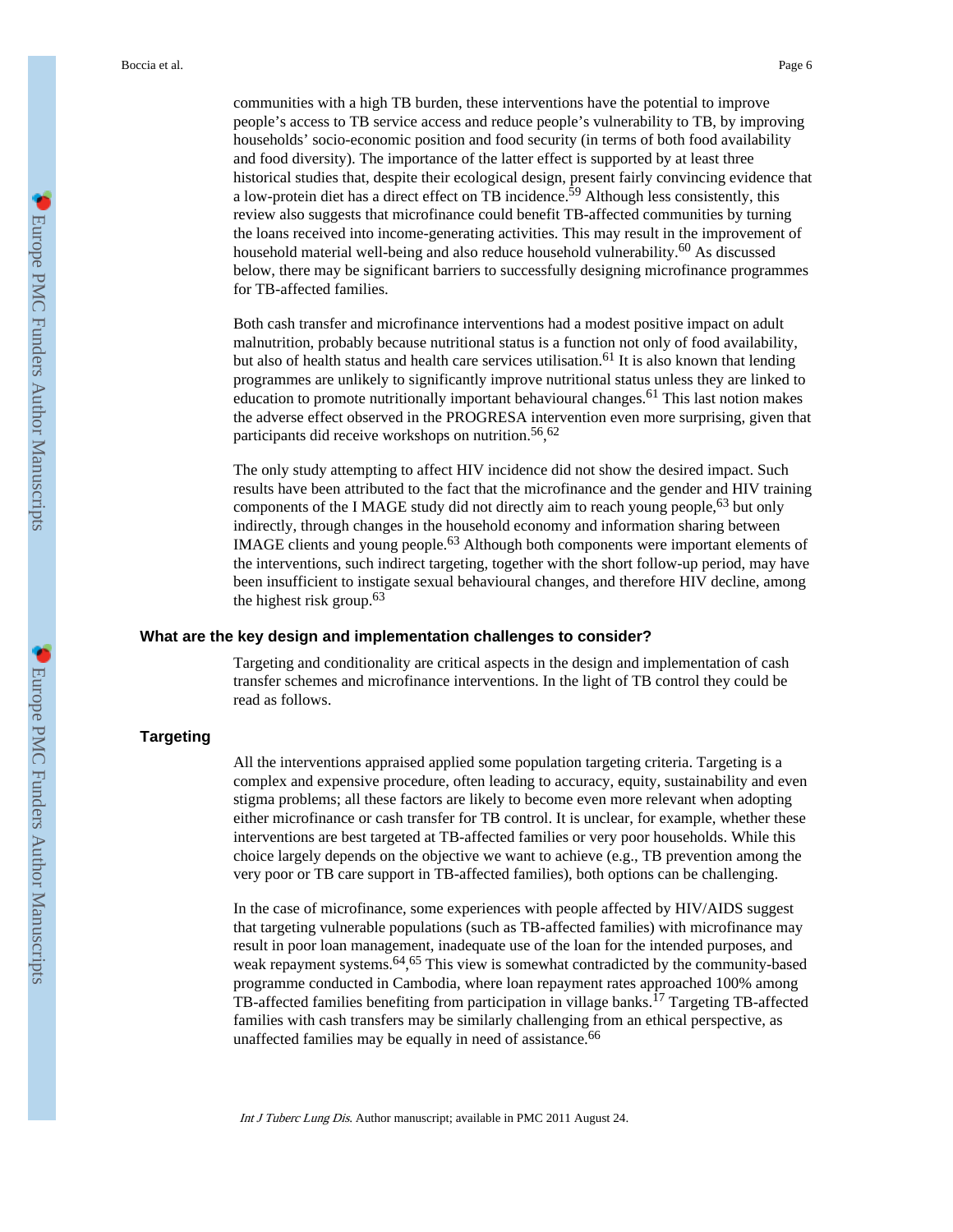Targeting very poor households at high risk of TB is also controversial. Microfinance institutions are generally reluctant to enrol very poor households due to their uncertain repayment capacity.<sup>67</sup> It should be noted that there is a strong norm within the nongovernmental microfinance sector to work towards a model of financial sustainability. High levels of loan repayment are essential, and this is of course quite different from cash transfer programmes. The IGVGD and CFRP-TUP microfinance interventions demonstrated that it is possible to bring even the most destitute households to a position where they can successfully access microfinance services. $40,47$  Nonetheless, when programmes were appraised in more detail, the reason for programme success did not appear to be principally due to microfinance. Rather, the main incentive to participate in IGVGD appeared to be receipt of supplementary food, whereas microfinance was probably the least successful component of the intervention, with an 8% repayment default rate among the clients.<sup>46</sup> It is also noteworthy that the most successful microfinance programmes included in this review involved the creative and flexible collaboration between microfinance and safety net programmes (e.g., all the BRAC programmes)<sup>47</sup> or training/education components (e.g., the IMAGE intervention).42 In conclusion, the adoption of microfinance for TB control purposes is possible; however, to be effective, additional health, nutritional and educational support may be necessary.

#### **Conditionality**

The experiences from Honduras, Ecuador and Columbia demonstrated that successful conditional cash transfer programmes can be implemented in very poor settings; however, the scaling up of conditional cash transfer programmes in high TB burden countries, often characterised by weak health systems and administrative capacities, may be challenging. 68 , <sup>69</sup> Conditioning the cash transfer, for example, on TB care access and treatment adherence of TB-affected families may not only be impractical, but also unethical if TB services and management capacities are inadequate. In these contexts, while waiting for health systems strengthening, it may be more appropriate to test conditionality on a small scale and only under very specific TB control-related behaviour. Alternatively, conditionality could be completely removed and cash transfer used to reduce TB vulnerability by addressing household food insecurity and material living conditions.

Whereas the evidence provided from the social cash transfer schemes implemented in Zambia and Malawi<sup>20</sup>-<sup>22</sup> seems to demonstrate that conditionality may not be essential to achieve an impact on risk factors increasing TB vulnerability, it is unclear whether changes in TB care-seeking behaviours can be achieved without conditionality, and under which conditions conditionality should be applied to maximise impact.

## **CONCLUSIONS**

The global TB control community is in need of innovative strategies to move towards TB elimination. The experiences reviewed here support the hypothesis that synergies between social protection interventions and TB control programmes could be effective. Nonetheless, several questions remain unanswered, most importantly: how can these partnerships be most cost-effectively implemented, and what would be their actual impact on TB outcomes? While funding to address these important research questions materialises, a preliminary and relatively inexpensive way to move forward would be to undertake proper studies specifically exploring what obstacles limit their integration with TB control programmes and, through the retrospective analysis of existing data, assess any unintentional impact these interventions may already have had on local TB trends.

Although policy recommendations are not possible at this stage, we hope that the evidence and critical considerations here reported will encourage a new generation of socio-economic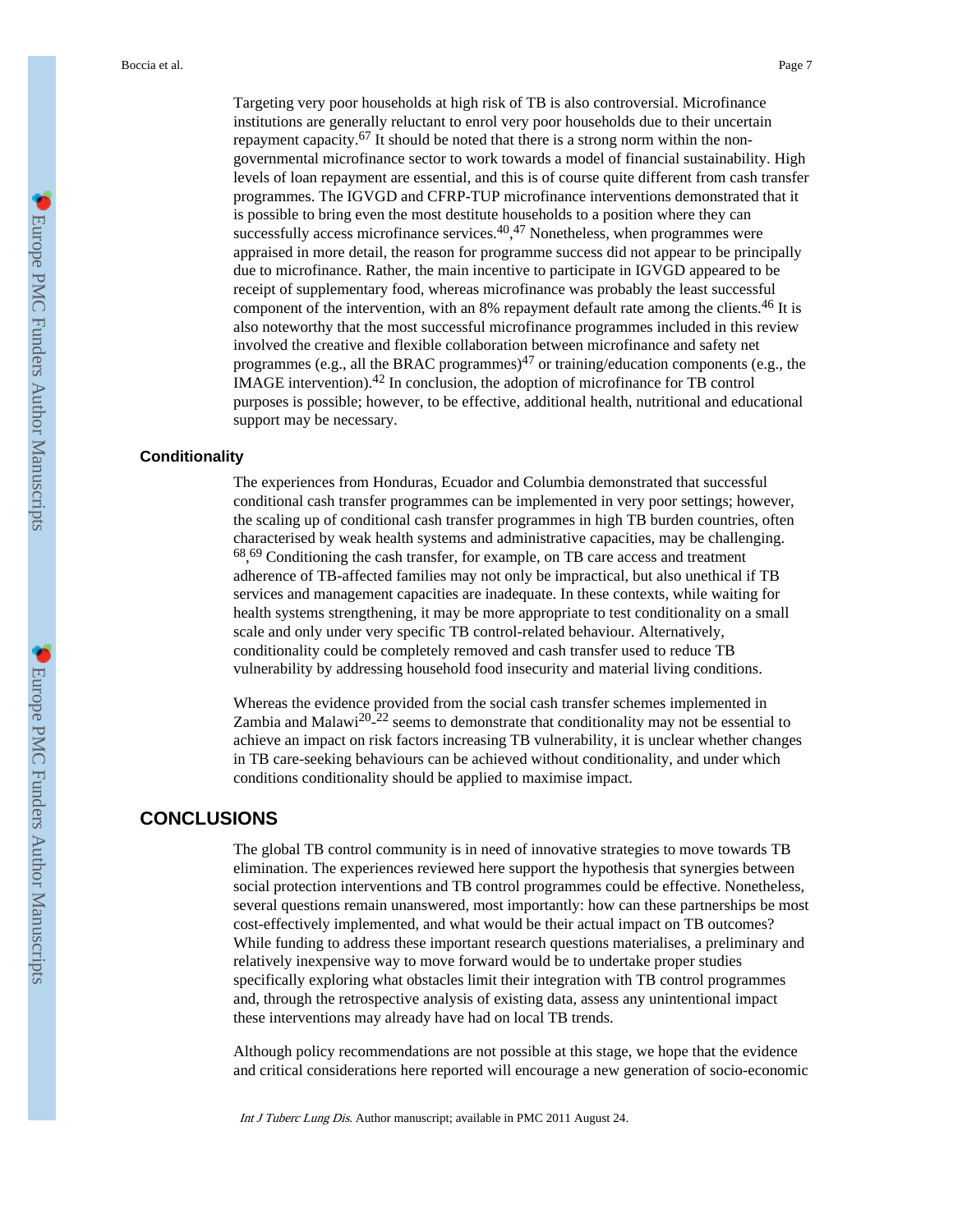interventions addressing key TB risk factors and supporting the existing biomedical strategy. Such studies can significantly advance our understanding of the social determinants of TB and inform broader and more effective TB control policies for the future.

## **Acknowledgments**

The authors acknowledge the role of M Petticrew for his useful intellectual contribution to the review protocol during the early stage of the project. DB worked under an ad-hoc WHO contract. Other members of the research team were funded by the Medical Research Council/Economic and Social Research Council, Innovation for Health and Development, the Wellcome Trust, the Foundation for Innovative New Diagnostics and the UK Department for International Development.

## **References**

- 1. Krieger N. Theories for social epidemiology in the 21st century: an ecosocial perspective. Int J Epidemiol. 2001; 30:668–677. [PubMed: 11511581]
- 2. Szereter S. Economic growth, disruption, deprivation, disease and death: on the importance of the politics of public health for development. Popul Dev Rev. 1997; 23:693–728.
- 3. Obermeyer Z, Abbott-Klafter J, Murray CJ. Has the DOTS strategy improved case finding or treatment success? An empirical assessment. PLoS ONE. 2008; 3:e1721. [PubMed: 18320042]
- 4. Dye C, Lonnroth K, Jaramillo E, Williams BG, Raviglione M. Trends in tuberculosis incidence and their determinants in 134 countries. Bull World Health Organ. 2009; 87:683–691. [PubMed: 19784448]
- 5. Lonnroth K, Castro KG, Chakaya JM, et al. Tuberculosis control and elimination 2010–50: cure, care, and social development. Lancet. 2010; 375:1814–1829. [PubMed: 20488524]
- 6. Commission on Social Determinants of Health. A conceptual framework for action on the social determinants of health (draft). World Health Organization; Geneva, Switzerland: 2007. [http://](http://www.who.int/social_determinants/resources/csdh_framework_action_05_07.pdf) [www.who.int/social\\_determinants/resources/csdh\\_framework\\_action\\_05\\_07.pdf](http://www.who.int/social_determinants/resources/csdh_framework_action_05_07.pdf)
- 7. Adato, M. Social protection: opportunity for Africa. IFPRI; Washington DC, USA: 2008. International Food Policy Research Institute policy brief
- 8. Mohindra KS, Haddad S. Evaluating the unintended health consequences of poverty alleviation strategies: or what is the relevance of Mohammed Yunus to public health? Can J Public Health. 2008; 99:66–68. [PubMed: 18435395]
- 9. Pronyk PM, Hargreaves JR, Morduch J. Microfinance programs and better health: prospects for sub-Saharan Africa. JAMA. 2007; 298:1925–1927. [PubMed: 17954543]
- 10. Adato M, Bassett L. Social protection in the context of HIV and AIDS: the potential of cash transfers to protect children's education, health, and nutrition. AIDS Care. 2009; 21(Suppl 1):S60– S75.
- 11. Hargreaves JR, Boccia D, Evans CA, Adato M, Petticrew M, Porter JD. The social determinants of tuberculosis: from evidence to action. Am J Public Health. 2011; 101:654–662. [PubMed: 21330583]
- 12. Food and Agricultural Organization. Rome declaration on world food security and World Food Summit plan of action; World Food Summit, 13–17 November, Rome, Italy; Rome, Italy: Food and Agricultural Organization. 1996;
- 13. Ogilvie D, Hamilton V, Egan M, Petticrew M. Systematic reviews of health effects of social interventions: 1. Finding the evidence: how far should you go? J Epidemiol Community Health. 2005; 59:804–808. [PubMed: 16100321]
- 14. Arai L, Britten N, Popay J, et al. Testing methodological developments in the conduct of narrative synthesis: a demonstration review of research on the implementation of smoke alarm interventions. Evidence and Policy. 2007; 3:361–383.
- 15. Popay, J.; Roberts, H.; Sowden, A., et al. Guidance on the conduct of narrative synthesis: final report. Economic and Social Research Council Methods Programme; Swindon, UK: 2006.
- 16. Goldberg, N. Measuring the impact of microfinance: taking stock of what we know. Grameen Foundation; Washington DC, USA: 2005.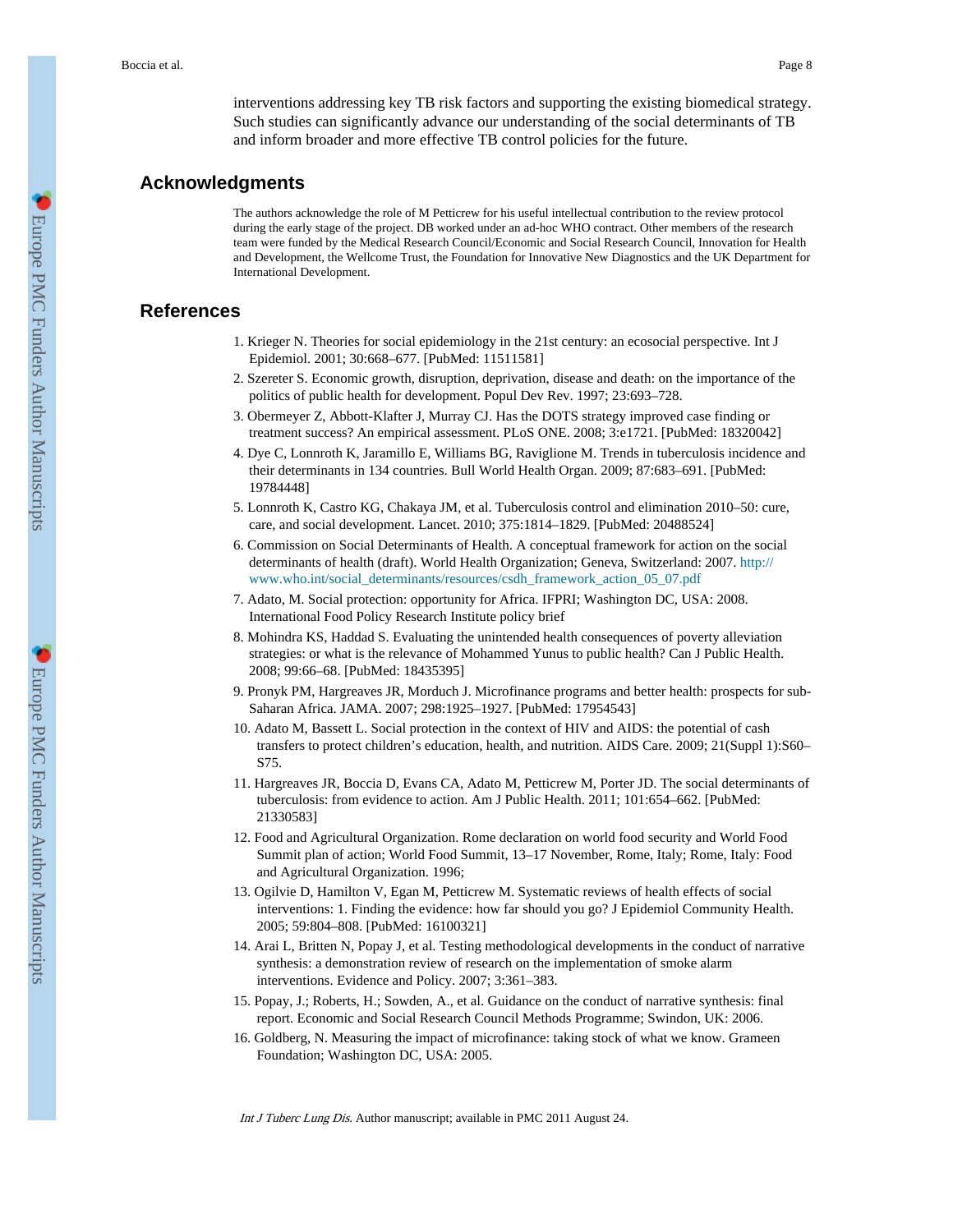- 17. Thim S, Sath S, Sina M, et al. A community-based tuberculosis program in Cambodia. JAMA. 2004; 292:566–568. [PubMed: 15292081]
- 18. Gilligan, DO.; Hoddinott, J.; Taffesse, AS. An analysis of Ethiopia's productive safety net program and its linkages. International Food Policy Research Institute; Washington DC, USA: 2008.
- 19. Devereux, S.; Sabates-Wheeler, R.; Tefera, M.; Taye, H. Ethiopia's Productive Safety Net Programme (PSNP). Trends in PSNP transfers within targeted households. Final report. Institute of Development Studies and Indak International; Sussex, UK: 2006.
- 20. Schüring, E. Cashing in: how cash transfers shore up Zambian households affected by HIV. German Technical Cooperation (GTZ); Berlin, Germany: 2009.
- 21. Devereux, S.; Mthinda, C.; Power, F.; Sakala, P.; Suka, A. An evaluation of Concern Worldwide's Dowa Emergency Cash Transfer project (DECT) in Malawi, 2006/07. Concern Worldwide; Dublin, Ireland: 2007.
- 22. Miller, C.; Tsoka, M.; Reichert, K. Impact evaluation report. External evaluation of the Mchinjii Social Cash Transfer pilot. Centre for International Health and Development; Washington DC USA: 2008.
- 23. Thornton RL. Demand for and impact of learning HIV status. American Economic Review. 2008; 98:1829–1863. [PubMed: 21687831]
- 24. Gertler, PJ.; Boyce, S. An experiment in incentive-based welfare: the impact of PROGRESA on health in Mexico. University of California, Berkeley; San Francisco, CA, USA: 2001.
- 25. Levy, D.; Ohls, J. Evaluation of Jamaica's PATH program: final report. Mathematica Policy Research, Inc.; Washington DC, USA: 2007.
- 26. Powell-Jackson, T.; Dev Neupane, B.; Tiwari, S.; Morrison, J.; Costello, A. Evaluation of the Safe Delivery Incentive Programme. Final report of the evaluation. Support to the Safe Motherhood Programme; Katmandu, Nepal: 2008.
- 27. Lim SS, Dandona L, Hoisington JA, et al. India's Janani Suraksha Yojana, a conditional cash transfer programme to increase births in health facilities: an impact evaluation. Lancet. 2010; 375:2009–2023. [PubMed: 20569841]
- 28. Thornton, RL. The demand for and impact of learning HIV status: evidence from a field experiment. AIDSMark; Washington DC, USA: 2006.
- 29. Maluccio, JA.; Flores, R. Impact evaluation of a conditional cash transfer program—the Nicaraguan Red de Proteccion Social. International Food Policy Research Institute; Washington DC, USA: 2005.
- 30. Hoddinott, J.; Skoufias, E.; Washburn, R. The impact of PROGRESA on consumption: a final report. International Food Policy Research Institute; Washington DC, USA: 2000.
- 31. Morris SS, Flores R, Olinto P, Medina JM. Monetary incentives in primary health care and effects on use and coverage of preventive health care interventions in rural Honduras: cluster randomised trial. Lancet. 2004; 364:2030–2037. [PubMed: 15582060]
- 32. Attanasio, O.; Mesnard, A. The impact of conditional cash transfer programme on consumption in Colombia. Institute for Fiscal Studies, Centre for the Evaluation of Development Policies; London, UK: 2005.
- 33. Soaeres, FV.; Perez Ribas, R.; Osorio, RG. Evaluating the impact of Brazil's Bolsa Familia cash transfer programmes in comparative perspective. Evaluation notes. International Poverty Centre, United Nations Development Programme; Brasilia, Brazil: 2007.
- 34. Ahmed, AU.; Quisumbing, R.; Hoddinott, JF. Relative efficacy of food and cash transfers in improving food security and liveli-hoods of the ultra-poor in Bangladesh. International Food Policy Research Institute; Washington DC, USA: 2007.
- 35. Powell-Jackson T, Morrison J, Tiwari S, Neupane BD, Costello AM. The experiences of districts in implementing a national incentive programme to promote safe delivery in Nepal. BMC Health Serv Res. 2009; 9:97. [PubMed: 19508710]
- 36. Schüring, E.; Boonstoppel, E.; Michelo, S. Final evaluation report: Kalomo Social Cash Transfer Scheme. Ministry of Community Development and Social Services and the German Technical Cooperation; Lusaka, Zambia: 2007.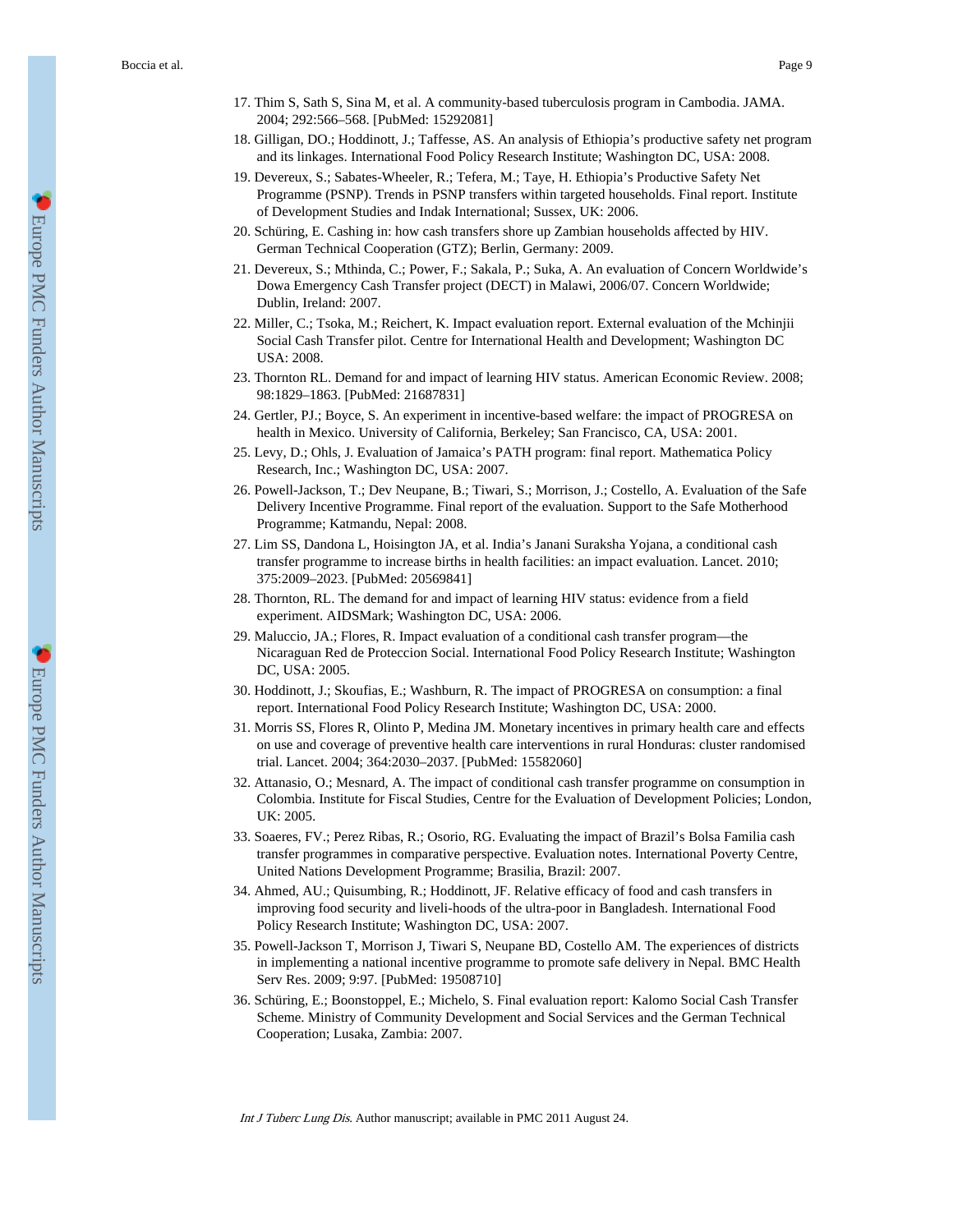- 37. Tembo, G.; Freeland, N. Impact of social cash transfers on household welfare, investment and education in Zambia. Wahenga; Johannesburg, South Africa: 2009. Wahenga brief number 17, February 2009
- 38. Fiszbein, A.; Schady, N. Conditional cash transfers. Reducing present and future poverty. World Bank; Washington DC, USA: 2009.
- 39. Rabbani, M.; Prakash, VA.; Sulaiman, M. Impact assessment of CFPR/TUP: a descriptive analysis based on 2002–2005 panel data. BRAC, and the Aga Khan Foundation, Canada; Dhaka, Bangladesh: 2006. CFPR/TUP Working Paper series no. 12
- 40. Halder, SR. Poverty outreach and BRAC's microfinance interventions: program impact and sustainability. BRAC; Dhaka, Bangladesh: 2010. [http://www.bracresearch.org/reports/](http://www.bracresearch.org/reports/poverty_outreach_of_brac_mf_interventions_pdf.pdf) [poverty\\_outreach\\_of\\_brac\\_mf\\_interventions\\_pdf.pdf](http://www.bracresearch.org/reports/poverty_outreach_of_brac_mf_interventions_pdf.pdf)
- 41. Pronyk PM, Kim JC, Abramsky T, et al. A combined microfinance and training intervention can reduce HIV risk behaviour in young female participants. AIDS. 2008; 22:1659–1665. [PubMed: 18670227]
- 42. Pronyk PM, Hargreaves JR, Kim JC, et al. Effect of a structural intervention for the prevention of intimate-partner violence and HIV in rural South Africa: a cluster randomised trial. Lancet. 2006; 368:1973–1983. [PubMed: 17141704]
- 43. Haseen, F. Change in food and nutrient consumption among the ultra poor: is the CFPR/TUP programme making a difference?. BRAC; Dhaka, Bangladesh: 2006. CFPR/TUP Working Paper series no. 11
- 44. Haseen F. Change in food and energy consumption among the ultra poor: is the poverty reduction programme making a difference? Asia Pac J Clin Nutr. 2007; 16(Suppl 1):S58–S64.
- 45. Ahmed, SM. Combining health and social protection measures to reach the ultra-poor: experiences of BRAC. In: Matlin, SA., editor. Global Forum update on research for health, Volume 4. Equitable access: research challenges for health in developing countries. Pro-Brook Publishing; London, UK: 2007.
- 46. Halder SR, Mosley P. Working with the extra-poor: learning from BRAC experiences. J Int Dev. 2004; 16:387–406.
- 47. Hashemi, S. Linking microfinance and safety net programs to include the poorest: the case of IGVGD in Bangladesh. Consultative Group to Assist the Poor; Washington DC, USA: 2001. Focus Note series 21
- 48. Mohindra K, Haddad S, Narayana D. Can microcredit help improve the health of poor women? Some findings from a cross-sectional study in Kerala, India. Int J Equity Health. 2008; 7:2. [PubMed: 18186918]
- 49. Maluccio, JA. The impact of conditional cash transfers in Nicaragua on consumption, productive investments and labor allocation. Food and Agricultural Organization; Rome, Italy: 2007. ESA Working Paper no. 07-11
- 50. Ruel, MT. Is dietary diversity an indicator of food security or dietary quality? A review of measurement issues and research needs. International Food Policy Research Institute; Washington DC, USA: 2003. FCND Discussion Paper no. 140
- 51. Doocy S, Teferra S, Norell D, Burnham G. Credit program outcomes: coping capacity and nutritional status in the food insecure context of Ethiopia. Soc Sci Med. 2005; 60:2371–2382. [PubMed: 15748684]
- 52. Attanasio, O.; Battistin, E.; Fitzsimons, E.; Mesnard, A.; Vera-Hernandez, M. How effective are conditional cash transfers? Evidence from Colombia. Institute for Fiscal Studies; London, UK: Briefing Note no. 54
- 53. Barber SL, Gertler PJ. Empowering women to obtain high quality care: evidence from an evaluation of Mexico's conditional cash transfer programme. Health Policy Plan. 2009; 24:18–25. [PubMed: 19022854]
- 54. Ahmed SM, Petzold M, Kabir ZN, Tomson G. Targeted intervention for the ultra poor in rural Bangladesh: does it make any difference in their health-seeking behaviour? Soc Sci Med. 2006; 63:2899–2911. [PubMed: 16954049]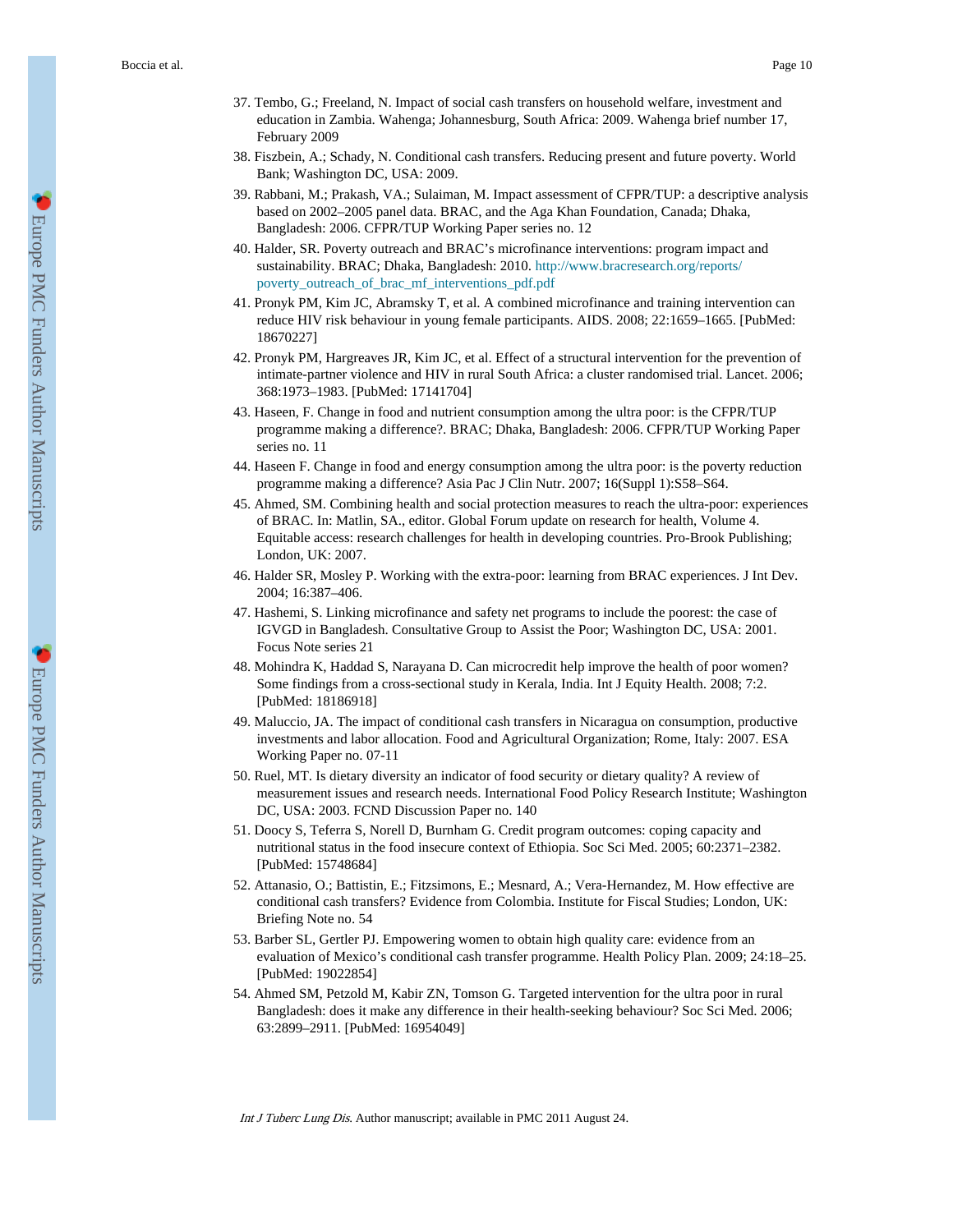- 55. Ahmed SM, Adams AM, Chowdhury M, Bhuiya A. Changing health-seeking behaviour in Matlab, Bangladesh: do development interventions matter? Health Policy Plan. 2003; 18:306–315. [PubMed: 12917272]
- 56. Fernald LC, Gertler PJ, Hou X. Cash component of conditional cash transfer program is associated with higher body mass index and blood pressure in adults. J Nutr. 2008; 138:2250–2257. [PubMed: 18936227]
- 57. Ahmed, SM.; Rana Masud, AKM. Customized development interventions for the ultra poor: preliminary changes assessment of health and health seeking behaviour (CFPR/TUP 2002 to 2004). BRAC; Dhaka, Bangladesh: 2005. CFPR/TUP Working Paper series no. 7
- 58. Harpham T, Burton S, Blue I. Healthy city projects in developing countries: the first evaluation. Health Promot Int. 2001; 16:111–125. [PubMed: 11356750]
- 59. Cegielski JP, McMurray DN. The relationship between malnutrition and tuberculosis: evidence from studies in humans and experimental animals. Int J Tuberc Lung Dis. 2004; 8:286–298. [PubMed: 15139466]
- 60. Bond, V.; Chileche, M.; Sullivan, C.; Magazi, B. The converging impact of tuberculosis, HIV/ AIDS, and food insecurity in Zambia and South Africa. Final working report, February 2009. Regional Network on HIV/AIDS, Livelihoods, and Food Security (RENEWAL); Johannesburg, South Africa: 2009.<http://programs.ifpri.org/renewal/pdf/ZambiaSAFinalReport.pdf>
- 61. MkNelly, B.; Dunford, C. Are credit and savings services effective against hunger and malnutriution?. Freedom from hunger; Davis, CA, USA: 1996. Research paper no. 1
- 62. Hoddinott J, Skoufias E. The impact of PROGRESA on food consumption. Economic Development and Cultural Change. 2004; 53:37–61.
- 63. Hargreaves J, Hatcher A, Strange V, et al. Process evaluation of the Intervention with Microfinance for AIDS and Gender Equity (IMAGE) in rural South Africa. Health Educ Res. 2009; 25:27–40. [PubMed: 19797337]
- 64. Datta D, Njuguna J. Microcredit for people affected by HIV and AIDS: insights from Kenya. SAHARA J. 2008; 5:94–102. [PubMed: 18709212]
- 65. Kim, J.; MacPherson, E.; Pronyk, P.; Barnett, T.; Watts, C. Global review of good practices on the intersections between HIV/AIDS and economic empowerment. Final report (draft). Ford Foundation; New York, NY, USA: 2009. [http://genderviolence.lshtm.ac.uk/files/](http://genderviolence.lshtm.ac.uk/files/FF_Final_Report_Addressing_Intersections_Between_Economic_Empowerment_and_AIDS.pdf) [FF\\_Final\\_Report\\_Addressing\\_Intersections\\_Between\\_Economic\\_Empowerment\\_and\\_AIDS.pdf](http://genderviolence.lshtm.ac.uk/files/FF_Final_Report_Addressing_Intersections_Between_Economic_Empowerment_and_AIDS.pdf)
- 66. Adato, M.; Bassett, L. What is the potential of cash transfer to strengthen families affected by HIV and AIDS? Review of the evidence on impacts and key policy debates. IFPRI policy brief. International Food Policy Research Institute; Washington DC, USA: 2008.
- 67. Consultative Group to Assist the Poor. No. 14 Donor Brief: helping to improve donor effectiveness in microfinance. CGAP; Washington DC, USA: 2003.
- 68. de Janvry, A.; Sadoulet, E. When to use a CCT versus a CT approach?; Third International Conference on Conditional Transfers, Turkey, Istanbul; Berkley, CA, USA: University of California and The World Bank's Development Research Group. July 26–30, 2006; 2006. Conference paper
- 69. Schubert B, Slater R. Social cash transfers in low income African countries: conditional or unconditional? Development Policy Review. 2006; 24:571–578.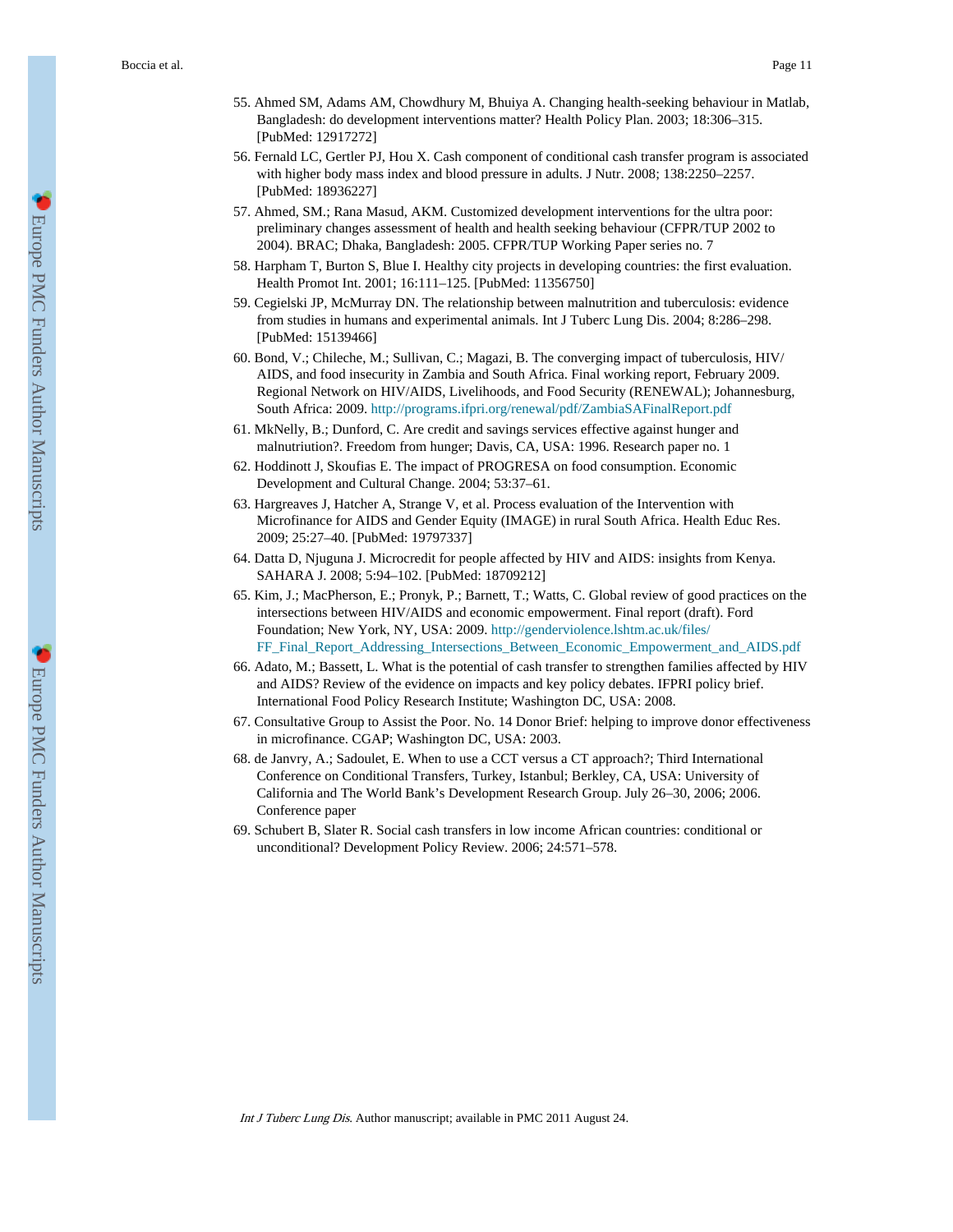

#### **Figure.**

Conceptual framework. In this review we focus on tuberculosis (TB) disease and interventions targeting socio-economic position at household level. It is hypothesised that cash transfer, either conditional or unconditional, and microfinance interventions can support TB control by improving a household's socio-economic position and thereby reducing the exposure to biological risk factors (such as human immunodeficiency virus and malnutrition) and improving the household food security and health-seeking behaviour.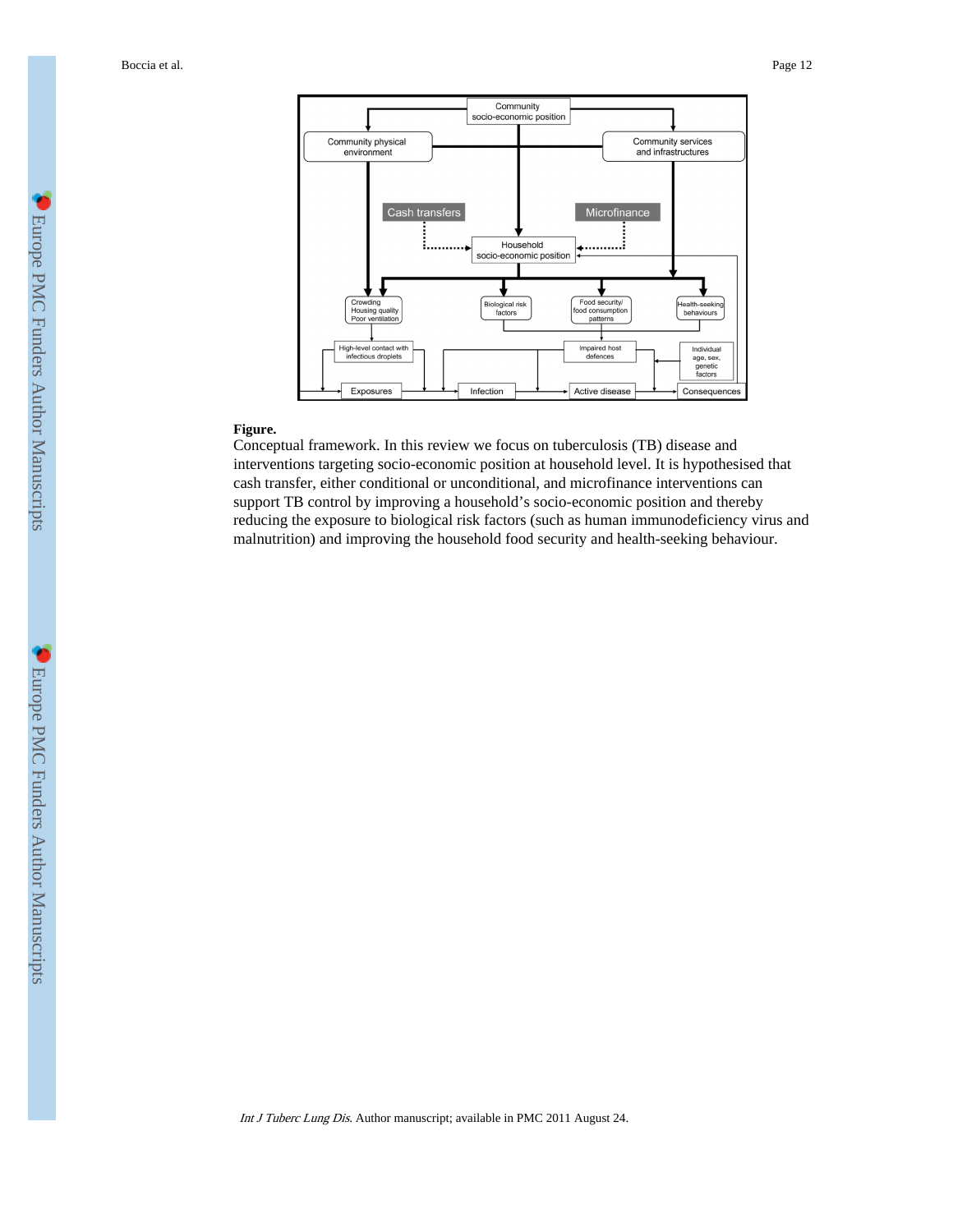# **Table 1**

Search strategy. As the terminology in socio-economic interventions is often imprecise, technical (non-medical) and constantly evolving, we first conducted a scoping search with a provisional set of text word Search strategy. As the terminology in socio-economic interventions is often imprecise, technical (non-medical) and constantly evolving, we first conducted a scoping search with a provisional set of text word terms.<sup>13</sup> We then refined the search strategy by adding indexed terms and text words as suggested by the studies identified in the preliminary search. terms.13 We then refined the search strategy by adding indexed terms and text words as suggested by the studies identified in the preliminary search.

|                         |                                                                                                                                                          |                                                                                      | Queries launched through electronic databases                                                                                                                                                                                                                                                                                                                                                                                                                                                                    |
|-------------------------|----------------------------------------------------------------------------------------------------------------------------------------------------------|--------------------------------------------------------------------------------------|------------------------------------------------------------------------------------------------------------------------------------------------------------------------------------------------------------------------------------------------------------------------------------------------------------------------------------------------------------------------------------------------------------------------------------------------------------------------------------------------------------------|
| databases<br>Electronic | Social Policy & Practice<br>Global Health<br>Social sciences<br><b>MEDLINE</b><br>EMBASE<br><b>DoPHER</b><br>Biomedical<br><b>TRoPHI</b><br>HMIC<br>EPPI | Social protection/<br>Socio-economic<br>strengthening<br>interventions<br>livelihood | (Socioeconomic OR Social OR Economic OR Complex OR Structural)<br>(Programme OR Program OR Project OR Intervention OR Prevention)<br>AND<br>(Microcredit OR Microfi nance OR Cash OR economic empowerment<br>Poverty OR food security OR Access OR Health-seeking behaviours<br>(Reduction OR Progr* OR Project OR Prevention OR Integration)<br>OR TB OR Respiratory OR HIV OR Nutrition)<br>(Evaluation OR Impact)<br>(Evaluation OR Impact)<br>OR Income)<br><b>QNV</b><br>Ş<br>$\overline{AB}$<br><b>AND</b> |
| Websites                |                                                                                                                                                          |                                                                                      | http://scholar.google.com, http://www.omni.ac.uk; http://www.sosig.ac.uk; http://www.eelv.ac.uk; http://www.undp.org;<br>http://www.worldbank.org, http://www.eldis.org, http://www.usaid.gov, http://www.dfid.gov.uk; http://www.ifpri.org                                                                                                                                                                                                                                                                      |
|                         | Grey literature and expert consultation                                                                                                                  |                                                                                      |                                                                                                                                                                                                                                                                                                                                                                                                                                                                                                                  |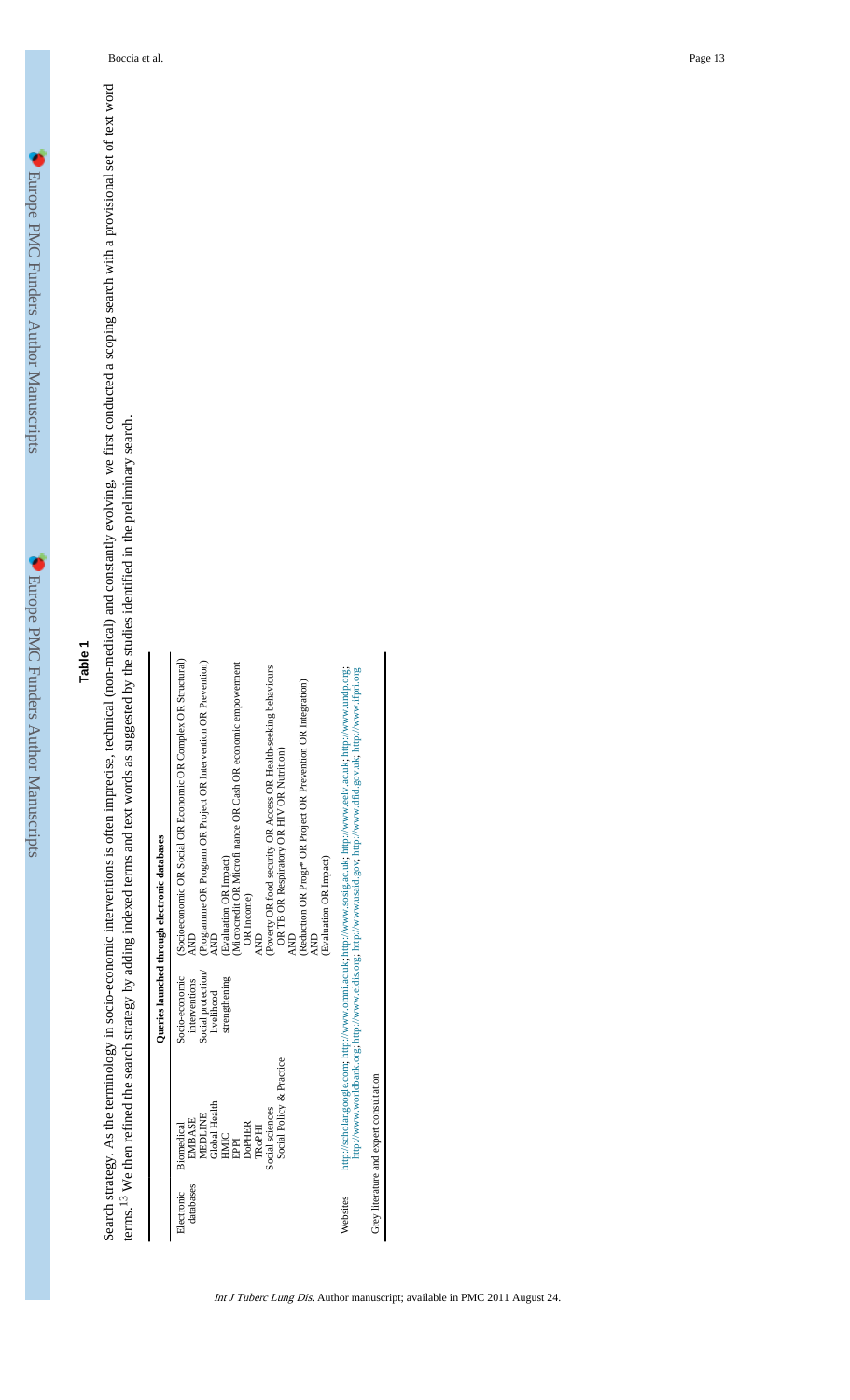**Table 2**

Study design and main study findings: an overview Study design and main study findings: an overview

|                                                        |                            |                         |                      |                        |                                   | Impact findings*                                   |                                 |                                        |
|--------------------------------------------------------|----------------------------|-------------------------|----------------------|------------------------|-----------------------------------|----------------------------------------------------|---------------------------------|----------------------------------------|
| Intervention                                           | $\text{Country}^{\dagger}$ | intervention<br>Type of | Evaluation<br>design | Follow-up period       | Significant<br>positive<br>impact | Uncertain<br>$\mbox{impact}^{\dagger}$<br>positive | $_{\rm{e\acute{e}t}}^{\rm{No}}$ | that expected<br>impact to<br>Opposite |
| Poverty/household socio-economic position <sup>§</sup> |                            |                         |                      |                        |                                   |                                                    |                                 |                                        |
| RMP                                                    | Bangladesh                 | E                       | H-QEXP               | $25$ months $%$        |                                   |                                                    |                                 |                                        |
| B <sub>F</sub>                                         | <b>Brazil</b>              | ECL                     | H-QEXP               | 2004-2005              |                                   |                                                    |                                 |                                        |
| PFA                                                    | Colombia                   | <b>ECC</b>              | C-QEXP               | 2002-2003              |                                   |                                                    |                                 |                                        |
| <b>HOR</b>                                             | Ecuador                    | 5C                      | <b>CRT</b>           | 2003-2005              |                                   |                                                    |                                 |                                        |
| PRAF                                                   | Honduras                   | 5D                      | CRT                  | 2000-2002              |                                   |                                                    |                                 |                                        |
| PROGRESA                                               | Mexico                     | 5<br>S                  | CRT                  | 1998-2000              |                                   |                                                    |                                 |                                        |
| RPS                                                    | Nicaragua                  | 5<br>S                  | CRT                  | 2000-2004              |                                   |                                                    |                                 |                                        |
| $\ensuremath{\mathsf{PSNP}}^\#$                        | Ethiopia                   | SCT                     | H-QEXP               | 01/2005-06/2006        |                                   |                                                    |                                 |                                        |
| MCHINJI                                                | Malawi                     | <b>SCT</b>              | H-QEXP               | 2007-2008              |                                   |                                                    |                                 |                                        |
| DECT                                                   | Malawi                     | SCT                     | $\mathsf{CS}$        | 12/2006-04/2007        |                                   |                                                    |                                 |                                        |
| SCT                                                    | Zambia                     | <b>SCT</b>              | H-QEXP               | 2004-2007              |                                   |                                                    |                                 |                                        |
| CFRP/TUP                                               | Bangladesh                 | Microfinance            | C-QEXP               | 2002-2004              |                                   |                                                    |                                 |                                        |
| RDP                                                    | Bangladesh                 | Microfinance            | H-QEXP               | 1993 and 1996          |                                   |                                                    |                                 |                                        |
| <b>IGVGD</b>                                           | Bangladesh                 | Microfinance            | CSS                  | 1994, 1996, and 1999   |                                   |                                                    |                                 |                                        |
| <b>IMAGE</b>                                           | South Africa               | Microfinance            | <b>CRT</b>           | 2001-2005              |                                   |                                                    |                                 |                                        |
| Food security/household food consumption patterns **   |                            |                         |                      |                        |                                   |                                                    |                                 |                                        |
| RMP                                                    | Bangladesh                 | E                       | H-QEXP               | $25$ months $\!\! \pi$ |                                   |                                                    |                                 |                                        |
| B <sub>F</sub>                                         | Brazil                     | ECL                     | H-QEXP               | 2004-2005              |                                   | $\vdots$                                           |                                 |                                        |
| PFA                                                    | Colombia                   | E                       | C-QEXP               | 2002-2003              |                                   |                                                    |                                 |                                        |
| PROGRESA                                               | Mexico                     | E                       | CRT                  | 1998-2000              |                                   | $\vdots$                                           |                                 |                                        |
| SdB                                                    | Nicaragua                  | <b>CCT</b>              | CRT                  | 2000-2004              |                                   |                                                    |                                 |                                        |
| $\ensuremath{\mathsf{PSNP}}^\#$                        | Ethiopia                   | SCT                     | H-QEXP               | 01/2005-06/2006        |                                   |                                                    | $\ddot{\cdot}$                  |                                        |
| MCHINJI                                                | Malawi                     | SCT                     | H-QEXP               | 2007-2008              |                                   |                                                    |                                 |                                        |
| DECT                                                   | Malawi                     | <b>SCT</b>              | $\mathsf{CSS}$       | 12/2006-04/2007        |                                   | $\vdots$                                           |                                 |                                        |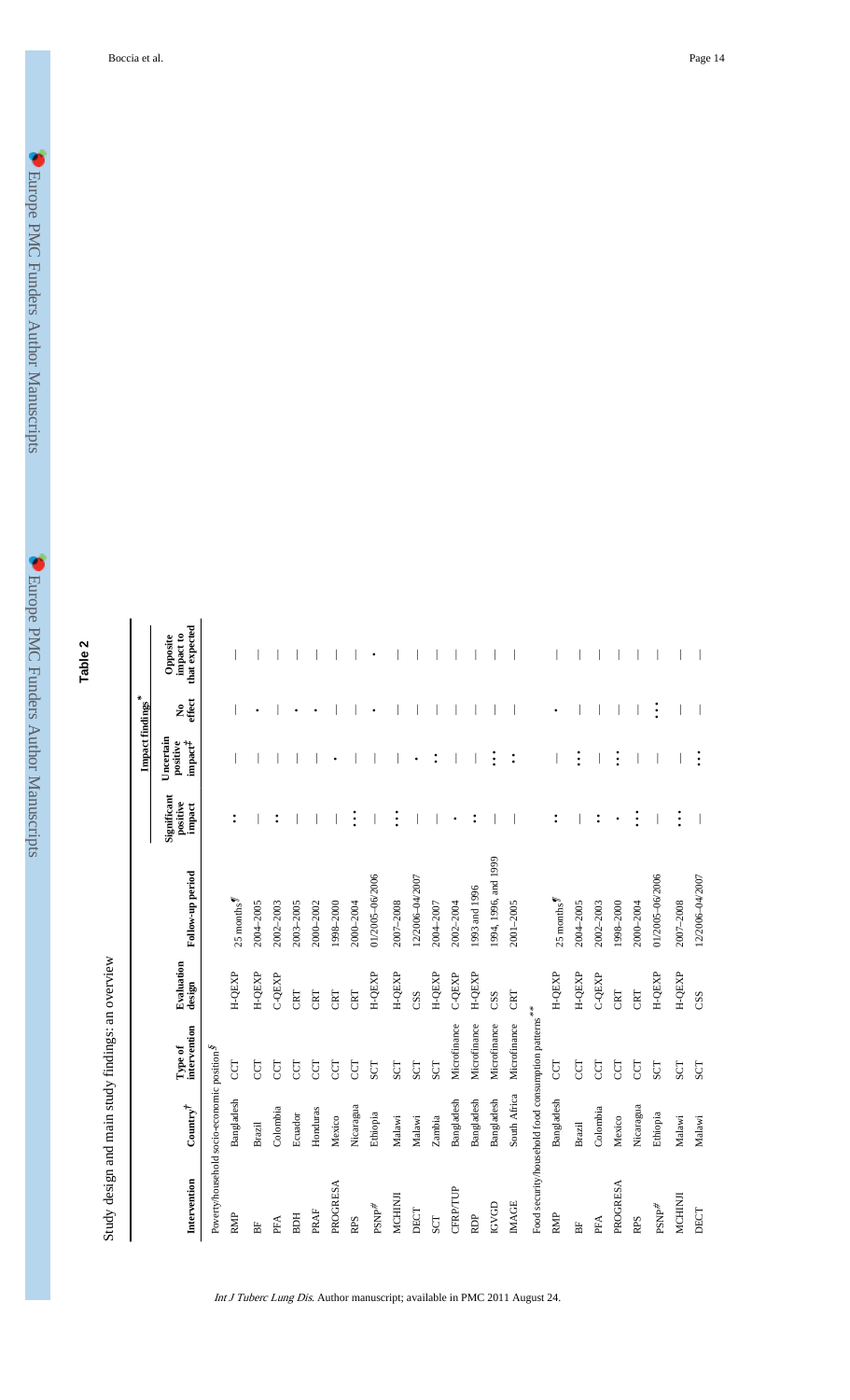|                                                                        |                          |                         |                         |                                  |                                   | Impact findings*                                      |                 |                                        |
|------------------------------------------------------------------------|--------------------------|-------------------------|-------------------------|----------------------------------|-----------------------------------|-------------------------------------------------------|-----------------|----------------------------------------|
| Intervention                                                           | $\text{Country}^\dagger$ | intervention<br>Type of | Evaluation<br>design    | Follow-up period                 | Significant<br>positive<br>impact | Uncertain<br>$\mathbf{impact}^{\ddagger}$<br>positive | $E_{\text{et}}$ | that expected<br>impact to<br>Opposite |
| 5CT                                                                    | Zambia                   | 5CT                     | H-QEXP                  | 2004–2007                        |                                   |                                                       |                 |                                        |
| CFRP/TUP                                                               | Bangladesh               | Microfinance            | H-QEXP                  | 2002-2004                        | $\vdots$                          | $\ddot{\cdot}$                                        |                 |                                        |
| Grameen Bank $^{\mathcal{FT}}$                                         | Bangladesh               | Microfinance            | CSS                     | Not reported                     |                                   |                                                       |                 |                                        |
| <b>WISDOM</b>                                                          | Ethiopia                 | Microfinance            | CSS                     | $10$ and $20$ months $\!\!/\!\!$ |                                   |                                                       |                 |                                        |
| <b>IMAGE</b>                                                           | South Africa             | Microfinance            | CRT                     | 2001-2005                        |                                   |                                                       |                 |                                        |
| Kafo Jigenew $^{\ensuremath{\mathcal{T}}\ensuremath{\mathcal{T}}}$     | Mali                     | Microfinance            | CSS                     | 12 and 24 months $\sqrt[n]{\ }$  |                                   |                                                       |                 |                                        |
| Health-seeking behaviours/health care access <sup>77</sup>             |                          |                         |                         |                                  |                                   |                                                       |                 |                                        |
| B <sub>F</sub>                                                         | Brazil                   | 5<br>S                  | C-QEXP                  | 2004-2005                        |                                   |                                                       |                 |                                        |
| PFA                                                                    | Colombia                 | 5<br>S                  | C-QEXP                  | 2002-2003                        |                                   |                                                       |                 |                                        |
| PRAF                                                                   | Honduras                 | 5<br>S                  | CRT                     | 2000-2002                        |                                   |                                                       |                 |                                        |
| ISY                                                                    | India                    | 5<br>S                  | H-QEXP                  | 2002/4-2007/9                    |                                   |                                                       |                 |                                        |
| PATH                                                                   | Jamaica                  | 5                       | H-QEXP                  | 2004-2005                        |                                   |                                                       |                 |                                        |
|                                                                        | Malawi                   | <b>SCL</b>              | $\overline{\mathbf{R}}$ | Not applicable <sup>\$\$</sup>   |                                   |                                                       |                 |                                        |
| PROGRESA                                                               | Mexico                   | <b>CCT</b>              | CRT                     | 1998-2000                        |                                   |                                                       |                 |                                        |
| SDIP                                                                   | Nepal                    | <b>SCL</b>              | CSS                     | 2005-2008                        |                                   |                                                       |                 |                                        |
| <b>RPS</b>                                                             | Nicaragua                | <b>SC</b>               | E                       | 2000-2004                        |                                   |                                                       |                 |                                        |
| MCHINJI                                                                | Malawi                   | SCT                     | H-QEXP                  | 2007-2008                        |                                   |                                                       |                 |                                        |
| DECT                                                                   | Malawi                   | SCT                     | CSS                     | 12/2006-04/2007                  |                                   |                                                       |                 |                                        |
| <b>SCT</b>                                                             | Zambia                   | SCT                     | H-QEXP                  | 2004-2007                        |                                   |                                                       |                 |                                        |
| RDP/ICCDR,P                                                            | Bangladesh               | Microfinance            | H-QEXP                  | 1992, 1996, 2001                 |                                   |                                                       |                 |                                        |
| CFRP/TUP                                                               | Bangladesh               | Microfinance            | H-QEXP                  | 2002-2004                        |                                   |                                                       |                 |                                        |
| EC                                                                     | Cambodia                 | Microfinance            | $\mathsf{CS}$           | 1999-2001                        |                                   |                                                       |                 |                                        |
| <b>SHG</b>                                                             | India                    | Microfinance            | CSS                     | $48$ and >48 months $\sqrt{ }$   |                                   |                                                       |                 |                                        |
| <b>IMAGE</b>                                                           | South Africa             | Microfinance            | CRT                     | 2001-2005                        |                                   |                                                       |                 |                                        |
| Factors impairing host defences: adult malnutrition $\rlap{M}$ and HIV |                          |                         |                         |                                  |                                   |                                                       |                 |                                        |
| <b>RMP</b>                                                             | Bangladesh               | <b>CCT</b>              | H-QEXP                  | $25$ months $\rlap{0}^\prime$    |                                   |                                                       |                 |                                        |
| PROGRESA                                                               | Mexico                   | <b>SC</b>               | CRT                     | 1998-2000                        |                                   |                                                       |                 |                                        |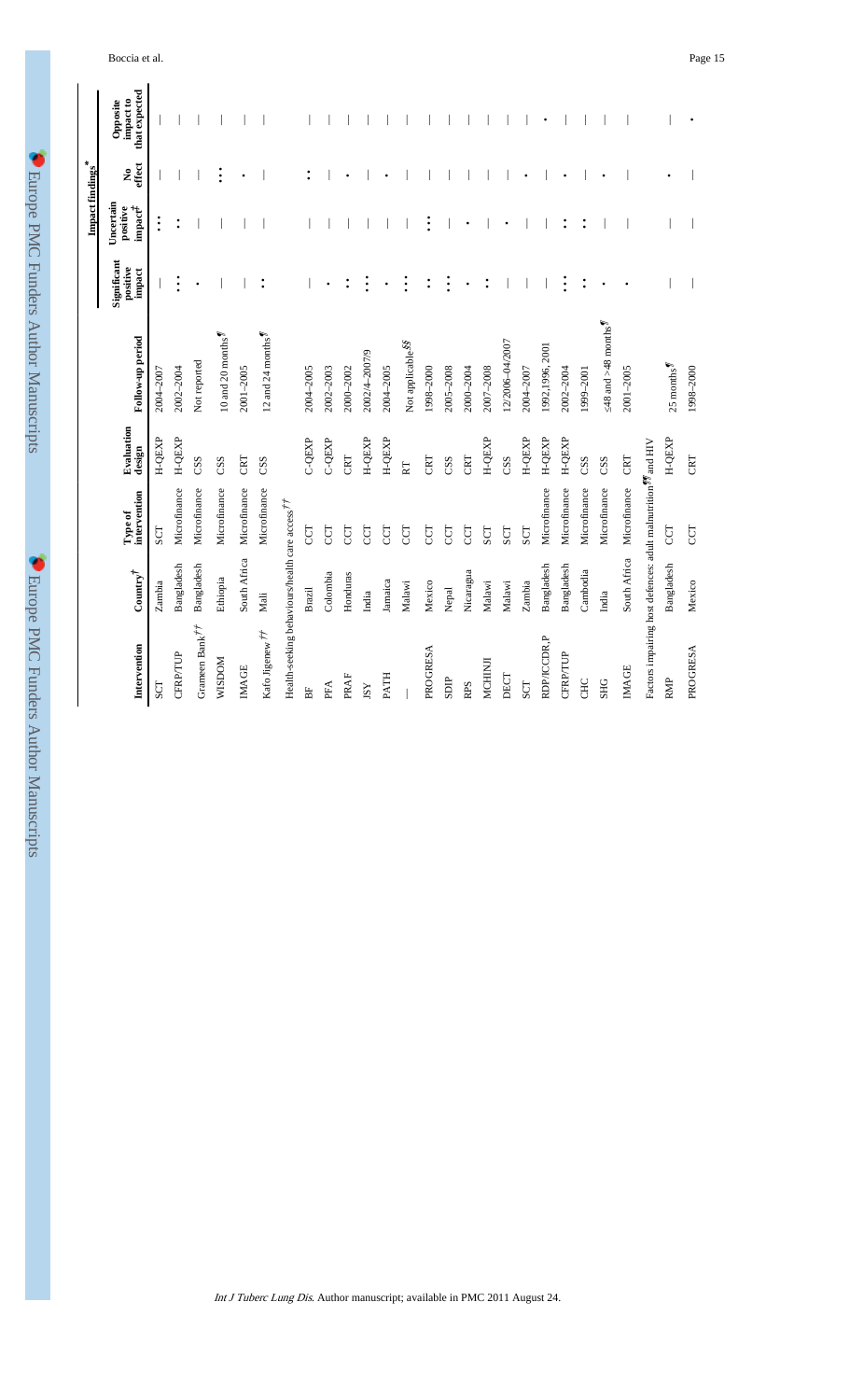| ۱<br>j<br>I                                                                                                                                                        |
|--------------------------------------------------------------------------------------------------------------------------------------------------------------------|
| ļ<br>I                                                                                                                                                             |
| Į<br>in a bhliain an chuid an chuid an chuid an chuid an chuid an chuid an chuid an chuid an chuid an chuid an chuid<br>I                                          |
| ֠<br>l<br>i<br>I                                                                                                                                                   |
| l<br>I                                                                                                                                                             |
| l<br>֖֖֖֪ׅׅׅ֪֪֪ׅ֪֪֪ׅ֖֧֪ׅ֖֧֪֪ׅ֪֪֪֪֪֪֪֪֪֪֪֪֪֪֪֪֪֪֪֪֪֪֪֪֪֪֪֪֪֪֪֪֪ׅ֛֚֚֚֚֚֚֚֚֚֚֚֚֚֚֚֚֚֚֚֚֚֚֡֝֝֝֬֝֬֝֬֝֬֝֬֝֬                                                              |
| <b>Service Service</b>                                                                                                                                             |
|                                                                                                                                                                    |
|                                                                                                                                                                    |
|                                                                                                                                                                    |
| I<br>l<br>l                                                                                                                                                        |
| l<br>į<br>I<br>I<br>Į                                                                                                                                              |
| l<br>l<br>in the season<br>i<br>I                                                                                                                                  |
| l<br>ļ<br>$\mathbf{r}$<br>I<br>l                                                                                                                                   |
| in the control of the control of the control of the control of the control of the control of the control of th<br>- 1<br>- 1<br>- 1<br>- 1<br>- 1<br>- 1<br>֚<br>i |

|               |                     |                                |        |                                                            |                                             | Impact fin                      | ndings <sup>*</sup> |                                               |
|---------------|---------------------|--------------------------------|--------|------------------------------------------------------------|---------------------------------------------|---------------------------------|---------------------|-----------------------------------------------|
| Intervention  | $Countrv^{\dagger}$ |                                |        | Type of Evaluation<br>intervention design Follow-up period | Significant Uncertain<br>positive<br>impact | positive<br>$im$ pact $\vec{r}$ | ž                   | effect that expected<br>Opposite<br>impact to |
| MCHINJI       | Malawi              | SCT                            | H-QEXP | 2007-2008                                                  |                                             |                                 |                     |                                               |
| CFRP/TUP      |                     | Bangladesh Microfinance H-QEXP |        | 2002-2004                                                  |                                             |                                 |                     | I                                             |
| <b>MISDOM</b> | Ethiopia            | Microfinance CSS               |        | Not applicable <sup>55</sup>                               | I                                           | l                               |                     | I                                             |
| <b>IMAGE</b>  |                     | South Africa Microfinance CRT  |        | $2001 - 2005$                                              |                                             |                                 |                     | I                                             |

Cash Transfer Project; CSS = Cross Sectional Survey; CFRP/TUP = Challenge the Fromtiers of Poverty Reduction/Targeting the Ultra Poor; RDP = Rural Development Programme; IGVGD = Income Generation for Vulnerable Group Devel CRT = Community Randomised Trial; PRAF = Programa de Asignación Familiar; PROGRESA = Programa de Educación, Salud y Alimentación; RPS = Red de Proteción Social; PSNP = Productive Safety Net Program; SCT = Social Cash Trans CRT = Community Randomised Trial; PRAF = Programa de Asignación Familiar; PROGrama de Rograma de Rodion, Salld y Alimentación; RPS = Red de Productive Sallety Net Program; SCT = Social Cash Transfer; DECT = Dowa Emergency Cash Transfer Project; CERP/TUP = Challenge the Frontiers of Poverty Reduction Targeting the Ultra Pope Reduction Targeting the Ultra Poor; Reper Programme; ICS Vulnerable Group Development; IMAGE = Intervention with Microcredit for AIDS and Gender Equity; JSY = Janani Suraksha Yojana; PATH = Programme for Advancement Through Health and Education; RT = Randomised Trial; SDIP = Safe Delivery Incentive Programme; ICCDR,B = International Microcredit for AIDS and Gender Equity, JSY = Janani Suraksha Yojana; PATH = Programme for Advancement Through Health and Education; RT = Randomised Trial; SDIP = Safe Delivery Incentive Programme; ICCDR,B = International RMP = Rural Maintenance Programme; CCT = conditional cash transfer; H-QEXP = Household-Quasi-experimental design; BF = Bolsa Familia; PFA = Programa Familias en Acción; C-QEXP = Community-Quasi-experimental design; BDH= Bo Bangladesh; CHC= Cambodia Health Committee; SHG = Self-Help Group. Bangladesh; CHC= Cambodia Health Committee; SHG = Self-Help Group.

• = evidence from one indicator; •• = evidence from 2 indicators; ••• = evidence from 3 or more indicators.  $\bullet$  = evidence from one indicator;  $\bullet\bullet$  = evidence from 2 indicators;  $\bullet\bullet\bullet$  = evidence from 3 or more indicators.

\*

Countries listed in alphabetical order and by type of intervention. Countries listed in alphabetical order and by type of intervention.

 $^t\!M$ easures of effect did not reach significance level or it was not reported in the reference.  $*$  Measures of effect did not reach significance level or it was not reported in the reference.

Indicators include household consumption expenditure (monthly or annual), household income (monthly or annual, per capita or total), proportion of households below the poverty line or the extreme poverty line, number of as "Indicators include household consumption expenditure (monthly or annual, per capita or total), household income (monthly or annual, per capita or total), proportion of households below the poverty line or the extreme pov households in debt. households in debt

 $\mathbb{Z}_{\text{Length of time of benefits' participation at the time of the survey.}$ Length of time of beneficiaries' participation at the time of the survey  $^{\#}$ The impact evaluation of the PSNP was conducted using three different definitions of 'treatment' households. In this article we reviewed the impact data following from the first definition (i.e., households that rec The impact evaluation of the PSNP was conducted using three different definitions of 'treatment' households. In this article we reviewed the impact data following from the first definition (i.e., households that received May 2006). This was due to the second definition adopted providing data only from a sub-region of Ethiopia, whereas the third did include households receiving PSNP completed by other food security interventions, making it May 2006). This was due to the second definition adopted providing data only from a sub-region of Ethiopia, whereas the third did include households receiving PSNP completed by other food security interventions, making it

\*\* dicators include food quantity (i.e., number of meals per day, grams of food quality (food diversity, consumption of meals containing proteins), food availability, food shortage, mean Kcalories intake per capita, food s Indicators include food quantity (i.e., number of meals per day, grams of food per day) and quality (food diversity, consumption of meals containing proteins), food availability, food shortage, mean Kcalones intake per cap

 $t^2$  Results from the Goldberg review <sup>16</sup> are synthesised in the text.  $t<sup>2</sup>$ Results from the Goldberg review<sup>16</sup> are synthesised in the text.

 $t_{\text{m}}$  induce mean total number of consultations per month (overall and by specific health care provider), health care expenditure, antenatal care, infacility births, skilled birth attendance, post partum check-ups, pr  $\#$  adicators include mean total number of consultations per month (overall and by specific health care provider), health care expenditure, antenatal care, infacility births, skilled birth attendance, post partum check-u HIV testing and results collection, exclusion from health care, mean case notification rates, proportion of extra-pulmonary cases detected, diagnostic delay. HIV testing and results collection, exclusion from health care, mean case notification rates, proportion of extra-pulmonary cases detected, diagnostic delay.

 ${}^{\delta}\!\delta$ n this intervention, respondents in rural Malawi were offered free door-to-door HIV testing and were randomly given US\$0-US\$3 redeemable upon obtaining HIV testing results after 2–4 months from sample collection.  $^{8}\!\!\hat{s}$  In this intervention, respondents in rural Malawi were offered free door-to-door HIV testing and were randomly given US\$0–US\$3 redeemable upon obtaining HIV testing results after 2–4 months from sample collecti

 $M_{AS}$  TB is an adult disease, we focused on adult malnutrition. Indicators include prevalence of acute malnutrition measured by body mass index (BMI) and mid-upper arm circumference (MUAC).  $^{m}$ As TB is an adult disease, we focused on adult malnutrition. Indicators include prevalence of acute malnutrition measured by body mass index (BMI) and mid-upper arm circumference (MUAC).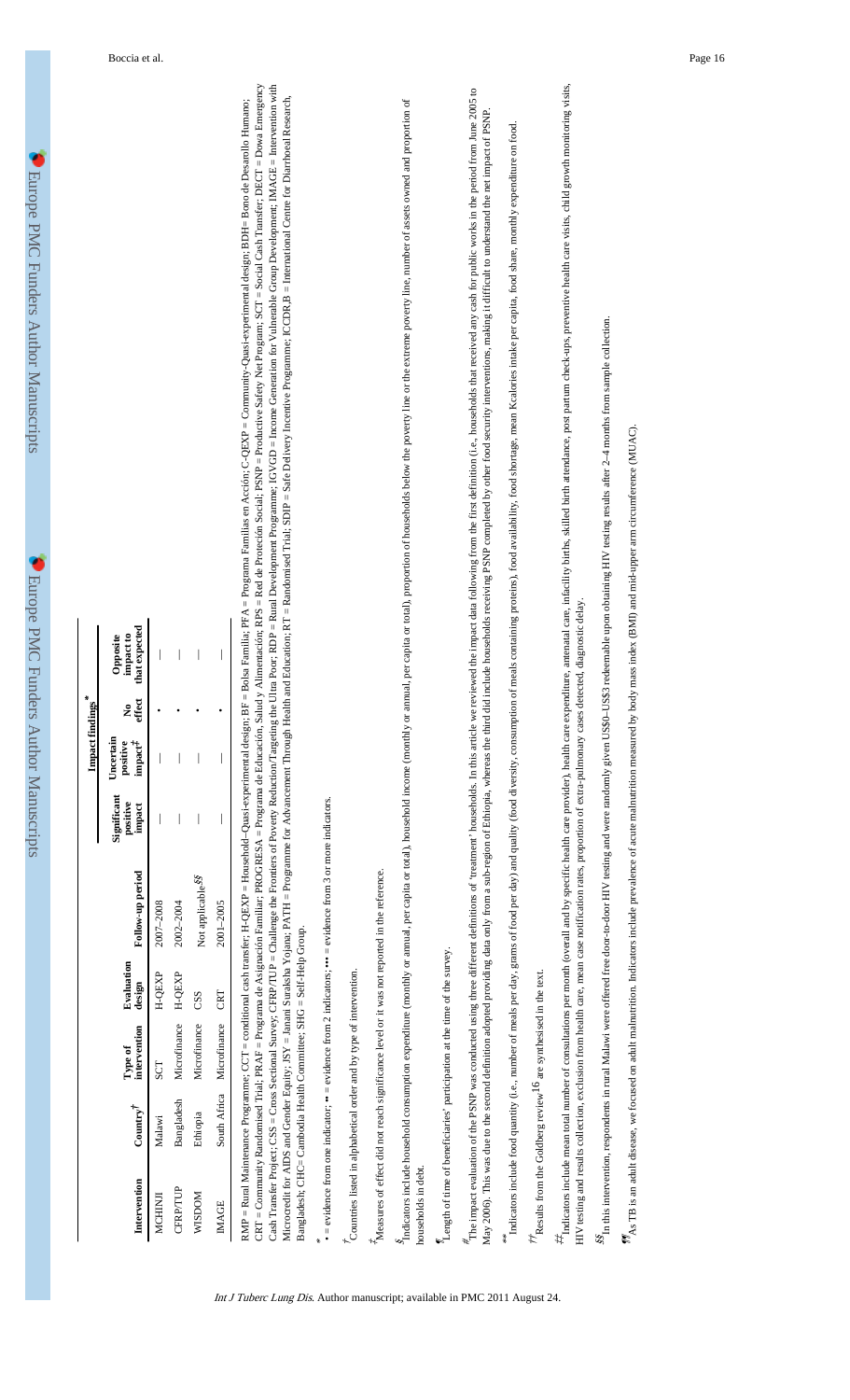| I<br>l<br>l<br>Ì<br>I                                                                                                                                                                                                                                  |
|--------------------------------------------------------------------------------------------------------------------------------------------------------------------------------------------------------------------------------------------------------|
| ļ<br>ļ<br> <br> <br>                                                                                                                                                                                                                                   |
| $\overline{\mathcal{L}}$<br>Į<br>ļ<br>Í                                                                                                                                                                                                                |
| Í<br>l<br>j                                                                                                                                                                                                                                            |
| 1. 自我的 可以对象<br>ׇ֚֬<br>in the company of the company of the company of the company of the company of the company of the company of the company of the company of the company of the company of the company of the company of the company of the compa   |
| <b>Continued in the continued in the continued in the continued in the continued in the continued in the continued in the continued in the continued in the continued in the continued in the continued in the continued in the </b><br>$\overline{1}$ |
|                                                                                                                                                                                                                                                        |
|                                                                                                                                                                                                                                                        |
|                                                                                                                                                                                                                                                        |
| j<br>I<br><b>Control</b>                                                                                                                                                                                                                               |
| ļ                                                                                                                                                                                                                                                      |
| <br> <br> <br> <br>$\overline{\mathcal{L}}$<br>$\overline{a}$<br>Í                                                                                                                                                                                     |
| $5 - 5 = 5$<br>I<br>l                                                                                                                                                                                                                                  |
| l<br>l<br>$\mathbf{r}$                                                                                                                                                                                                                                 |
| ֚֚֚֬<br>֚                                                                                                                                                                                                                                              |
| ļ<br>I                                                                                                                                                                                                                                                 |

**Table 3**

Positive impact findings of conditional and social cash transfer: a quantitative summary Positive impact findings of conditional and social cash transfer: a quantitative summary

| Programme,                           | Household socio-economic position                                                                                                    |                                                             |               |                                                                                                                                 | Food security/household food consumption patterns   |                                                                                                                                                                                  |                                                                                                                                                                                                                                                                            |
|--------------------------------------|--------------------------------------------------------------------------------------------------------------------------------------|-------------------------------------------------------------|---------------|---------------------------------------------------------------------------------------------------------------------------------|-----------------------------------------------------|----------------------------------------------------------------------------------------------------------------------------------------------------------------------------------|----------------------------------------------------------------------------------------------------------------------------------------------------------------------------------------------------------------------------------------------------------------------------|
| reference<br>country,                | Income/expenditure                                                                                                                   | Poverty level                                               | Food security | Food expenditure                                                                                                                | Food quantity                                       | Food quality                                                                                                                                                                     | Health care seeking                                                                                                                                                                                                                                                        |
| Mexico <sup>24</sup> ,30<br>PROGRESA | +13% median monthly<br>total expenditure $\vec{r}$                                                                                   |                                                             |               | $+11\%$ monthly median<br>increase/person <sup>#</sup>                                                                          | $+7.8\%$ mean Kcal/day/<br>person $^{\ast \dagger}$ | fruit consumed/person <sup>#</sup><br>$+16.3%$ monthly median<br>value of vegetables &<br>+30% monthly median<br>products consumed/<br>value of animal<br>$person^{\mathcal{I}}$ | 8% increase in prenatal visits $*^+$<br>+2 visits/day/public clinic on<br>procedures received vs. 72<br>among non-beneficiaries <sup>*</sup><br>78 quality score of health<br>average                                                                                      |
| $\rm Honduras^{\rm 31}$<br>PRAF,     |                                                                                                                                      |                                                             |               |                                                                                                                                 |                                                     |                                                                                                                                                                                  | $+18.7\%$ antenatal care visits $*7$<br>$+20.2\%$ child care visits $*7$                                                                                                                                                                                                   |
| RPS, Nicaragua <sup>29</sup>         | household expenditure $*^{\dagger}$<br>+ US\$77 annual total per<br>capita expenditure $^{\ast \! \! \tau}$<br>+US\$322 annual total | reduction ${}^{\ast}$ ${}^{\mathcal{r}}$<br>22% points      |               | $+4.7\%$ food share $^{*7^{\circ}}$<br>+ US\$68 annual per<br>capita $^{\ast\,\neq}$                                            |                                                     | (compared to baseline)<br>$+2.2%$ food share on<br>$+2.4\%$ on fats $^{*+}$<br>meat $^{\ast +}$                                                                                  | $+8.4\%$ child care visits in 2002<br>+16% child care visits in 2001<br>vs. $2000$ <sup>*</sup><br>vs. 2000                                                                                                                                                                |
| PFA, Colombia <sup>32</sup>          | expenditure in rural and<br>average monthly total<br>urban beneficiaries $*^{\dagger}$<br>+19.5% and +9.3%                           | 6% points reduction<br>in both the rural<br>and urban areas |               | $+$ US\$27 and $+$ US\$15<br>monthly expenditure<br>per rural and urban<br>household ${}^{\ast\!}\vec{ }$                       |                                                     |                                                                                                                                                                                  | preventive health care visits *<br>48 months of age) with an<br>(respectively 24 and 24-<br>$+23%$ and $+33%$ children<br>up-to-date schedule of                                                                                                                           |
| $B$ F, Brazil $^{33}$                |                                                                                                                                      |                                                             |               | among intervention<br>+23.2 Brazilian Real<br>households                                                                        |                                                     |                                                                                                                                                                                  |                                                                                                                                                                                                                                                                            |
| PATH, Jamaica <sup>25</sup>          |                                                                                                                                      |                                                             |               |                                                                                                                                 |                                                     |                                                                                                                                                                                  | 38% increase in health care visits<br>for children (0-6 years)                                                                                                                                                                                                             |
| $\bf Banglades h^{34}$<br>RMP.       | $+$ 31.4% average monthly<br>per capita expenditure $\sqrt[x]{t}$                                                                    | 16% reduction $^{\ast\! \tau}$                              |               | benefi ciary households<br>+113 Taka/person/<br>compared to the<br>$\mathrm{month}^{\,\tau} \, \mathrm{among}$<br>control group | + 271 Kcal/day/person $*^{\dagger}$                 |                                                                                                                                                                                  |                                                                                                                                                                                                                                                                            |
| $\text{JSY}, \text{India}\$^{27}$    |                                                                                                                                      |                                                             |               |                                                                                                                                 |                                                     |                                                                                                                                                                                  | frequency of women reporting<br>+43.5% net increase in births in<br>three antenatal care visits $*$ <sup>+</sup><br>+36.2% net increase in skilled<br>$+11\%$ net increase in the<br>birth attendance ${}^{\ast\!}\!\!{}^{\dot\tau}$<br>health facilities ${}^*\!\dot\tau$ |
| SDIP, Nepal <sup>35</sup>            |                                                                                                                                      |                                                             |               |                                                                                                                                 |                                                     |                                                                                                                                                                                  | +13% increase in skilled birth<br>$-5%$ decrease in delivery at home<br>attendance                                                                                                                                                                                         |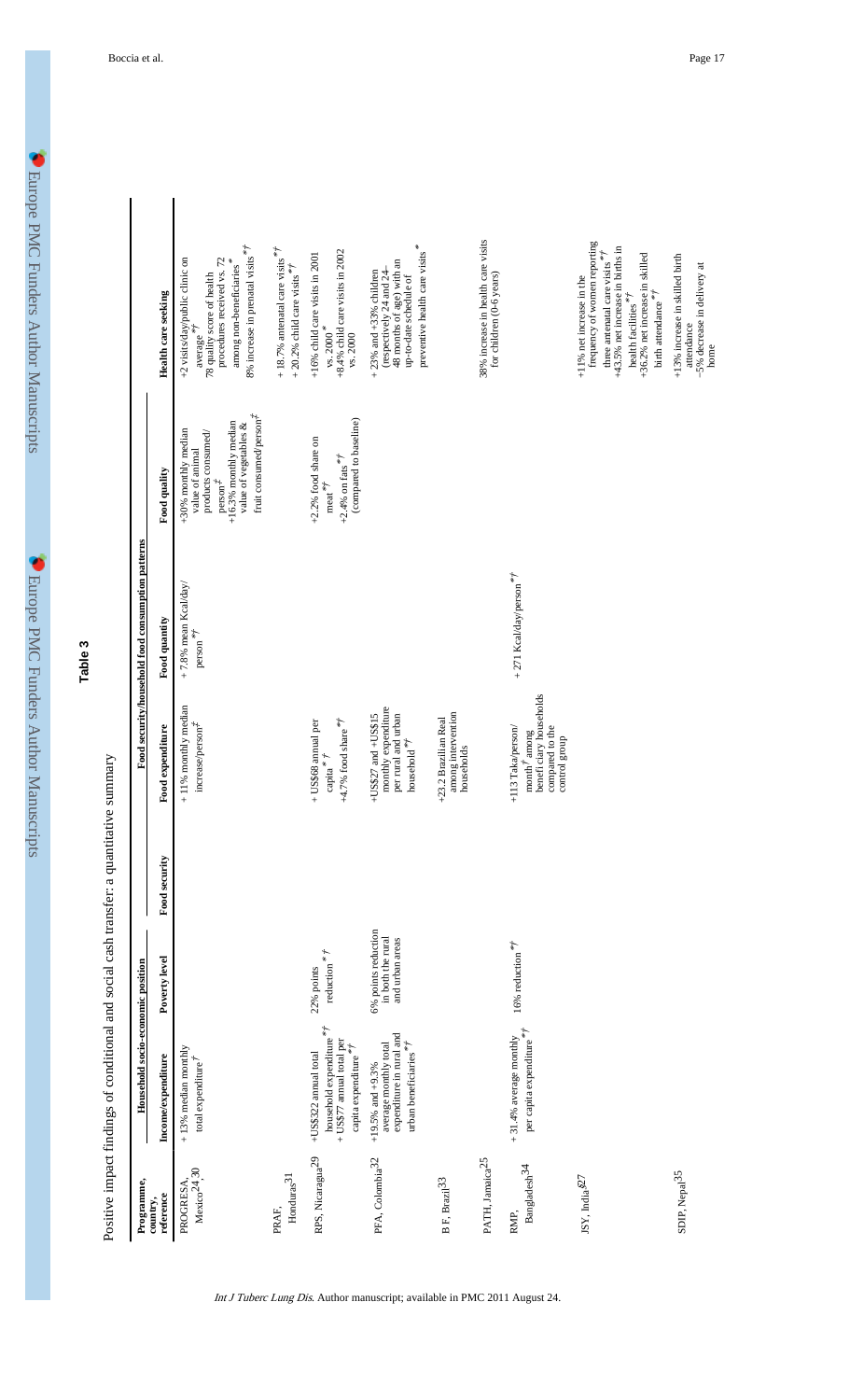| Programme,                                                | Household socio-economic position                                                                                                                                                                                                                    |               |                                                                                           |                                                                                                                  | Food security/household food consumption patterns                                                                                                                                                                                                                                                                                                                                                                                                                                       |                                                                                                                                                                                                                                                         |                                                                                                                                                                                                                                                                                                           |  |
|-----------------------------------------------------------|------------------------------------------------------------------------------------------------------------------------------------------------------------------------------------------------------------------------------------------------------|---------------|-------------------------------------------------------------------------------------------|------------------------------------------------------------------------------------------------------------------|-----------------------------------------------------------------------------------------------------------------------------------------------------------------------------------------------------------------------------------------------------------------------------------------------------------------------------------------------------------------------------------------------------------------------------------------------------------------------------------------|---------------------------------------------------------------------------------------------------------------------------------------------------------------------------------------------------------------------------------------------------------|-----------------------------------------------------------------------------------------------------------------------------------------------------------------------------------------------------------------------------------------------------------------------------------------------------------|--|
| reference<br>country,                                     | <b>Income/expenditure</b>                                                                                                                                                                                                                            | Poverty level | Food security                                                                             | Food expenditure                                                                                                 | Food quantity                                                                                                                                                                                                                                                                                                                                                                                                                                                                           | Food quality                                                                                                                                                                                                                                            | Health care seeking                                                                                                                                                                                                                                                                                       |  |
|                                                           |                                                                                                                                                                                                                                                      |               |                                                                                           |                                                                                                                  |                                                                                                                                                                                                                                                                                                                                                                                                                                                                                         |                                                                                                                                                                                                                                                         | governmental institutions $\rlap{0}^{\prime\prime}$<br>+24% increase in delivery in                                                                                                                                                                                                                       |  |
| $\mathrm{S}\mathrm{CT}^{\downarrow 20}$ 36<br>SCT, Zambia |                                                                                                                                                                                                                                                      |               |                                                                                           | beneficiary households<br>+64% increase among<br>compared to the<br>control group                                | 35% households still hungry<br>after meal vs. 56% at<br>13% households with<br>19% at baseline<br>1 meal/day vs.<br>baseline                                                                                                                                                                                                                                                                                                                                                            | consumption rose from<br>Percentage of households<br>7 days/week increased<br>consuming proteins<br>almost 2 days/week<br>from 23% to 35%<br>0.7 days/week to<br>Average weekly fat                                                                     |                                                                                                                                                                                                                                                                                                           |  |
| $M$ alawi $#22$<br>MCHINGJI,                              | intervention households<br>households (MK27 079<br>non-food expenditure<br>compared to controls<br>Intervention households<br>reporting higher total<br>compared to control<br>MK15103 net annual<br>increase among<br>annual income<br>vs. MK3528)* |               | 88% of the intervention<br>households had food<br>control households*<br>store vs. 57% of | intervention households<br>compared to controls *<br>MK3125 net increase in<br>expenditure among<br>monthly food | Mean number of days without<br>8% of control households **<br>reporting hunger after meal<br>(comparison households)*<br>intervention households*<br>93% of intervention house-<br>37% of control households<br>enough to eat in the past<br>month: 1.2 (intervention<br>meals/day compared to<br>consumption improved<br>compared to 7.5% of<br>households had three<br>control households*<br>compared to 11% of<br>holds reported food<br>households) vs. 5.2<br>44% of intervention | intervention households<br>$0.3$ /week in the control<br>meat, chicken and fish<br>average consumed by<br>Intervention households<br>vs. 4.9 in the control<br>2.1 days/week vs.<br>8.1 food groups on<br>reported to have<br>households*<br>households | reporting spending nothing on<br>members were sick compared<br>likely to get health care when<br>to control households (84%<br>Beneficiary households more<br>health care for adult illness<br>intervention households **<br>63% of control households<br>compared to 25% of<br>vs. $10\%$ ) <sup>*</sup> |  |
| DECT, Malawi <sup>21</sup>                                |                                                                                                                                                                                                                                                      |               |                                                                                           | #x2003;spent on food<br>64% of cash transfer                                                                     | $\#x2003$ ; from 1.2 to 2.5 in female-<br>$\#x2003$ ; from 1.4 to 2.3 in male-<br>#x2003;(2007) and respectively<br>#x2003;headed households and<br>Average number of meals rose<br>#x2003;from 1.5 (2006) to 2.4<br>#x2003;headed households                                                                                                                                                                                                                                           | #x2003;groups from 2.5 (2006)<br>#x2003;respectively, in male-<br>#x2003;headed households<br>#x2003;and female-headed<br>#x2003;households (2007)<br>Number of different food<br>#x2003;to $4.0$ and 3.6,                                              |                                                                                                                                                                                                                                                                                                           |  |
| $\mbox{Malawi}\mbox{}^{23}$                               |                                                                                                                                                                                                                                                      |               |                                                                                           |                                                                                                                  |                                                                                                                                                                                                                                                                                                                                                                                                                                                                                         |                                                                                                                                                                                                                                                         | #x2003;9.1% increase in VCT attendance<br>27% increase in HIV testing<br>#x2003;43% increase in VCT attendance<br>#x2003;for every US\$ of incentive                                                                                                                                                      |  |

PRAF = Programa de Asignación Familiar; RPS = Red de Proteción Social; PFA= Programa en Acción; BF = Bolsa Familia; PATH = Programme for Advancement Through Health and Education; RMP = Rural Maintenance Programme; JSY = J PRAF = Programa de Asignación Social; PFA = Programa Familias en Acción; BF = Bolsa Familia; PATH = Programme for Advancemme Through Health and Education; RMP = Rural Maintenance Programme; JSY = Janani Suraksha Yojana; SDIP = Safe Delivery Incentive Programme; SCT= Social Cash Transfer; MK= Malawi Kwacha; DECT = Dowa Emergency Cash Transfer Project; HIV = human immunodeficiency virus; VCT= voluntary counselling and testing.

\* Statistically significant result.  $\stackrel{\star}{'}$  Result adjusted for confounding factors. Result adjusted for confounding factors.

 $t_{\rm In}$  Zambia, it was also documented that the average debt of beneficiary households dropped from approximately 13 000 Zambian Kwacha (USD 2.6) to 8000 (USD 1.6) and that the average number of assets per households ros  $t_{\rm In}$  Zambia, it was also documented that the average debt of beneficiary households dropped from approximately 13 000 Zambian Kwacha (USD 2.6) to 8000 (USD 1.6) and that the average number of assets per households ros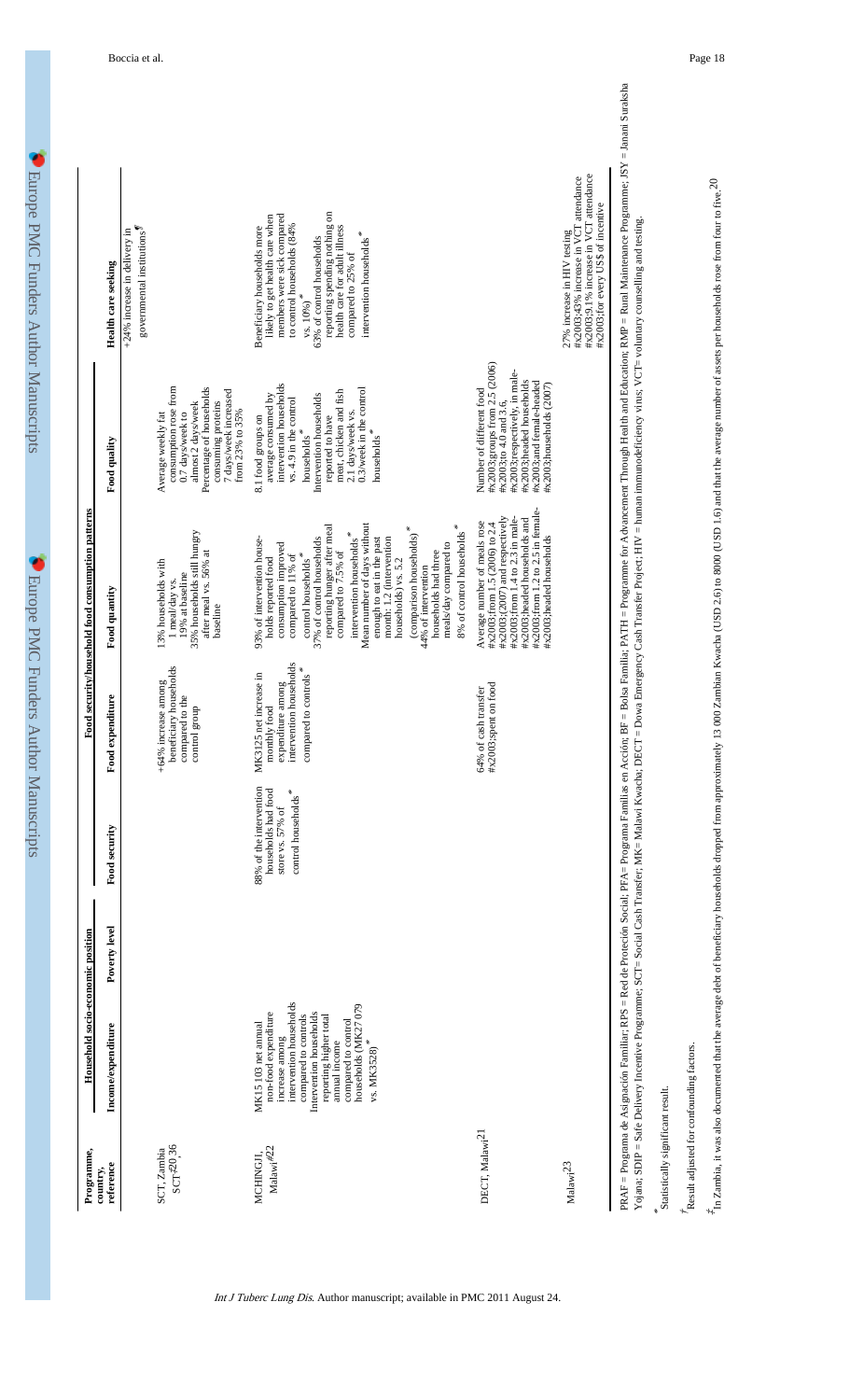In the JSY programme in India the net impact has been estimated through three different methods. In the case of antenatal care visits, the net impact was equal to approximately 11% for all the three methods; in the case of "In the JSY programme in India the net impact has been estimated through three different methods. In the case of antenatal care wisits, the net impact was equal to approximately 11% for all the three methods; in the case 43.9% and 49.2%, depending on the method used; in the case of skilled birth attendance the net impact was equal to 36.6%, 36.2% and 39.3%, depending on the method used. For each indicator we have reported the lower estimat 43.9% and 49.2%, depending on the method used; in the case of skilled birth attendance the net impact was equal to 36.6%, 36.2% and 39.3%, depending on the method used. For each indicator we have reported the lower estimat

impact on the utilisation of institutional deliveries in govermental health facilities; however, the long-term effect is negative, with the SDIP effect disappearing in just 3 years from implementation. This has been attrib The impact evaluation in Nepal was conducted through propensity score matching analysis. The the series analysis in the time series analysis showed that the implementation of SDIP in Nepal had an immediate positive impact on of institutional deliveries in governmental health facilities, however, the long-term effect is negative, with the SDIP effect disappearing in just 3 years from implementation. This has been attributed to the fac The impact evaluation in Nepal was conducted through propensity score matching and ysis, we may accept as a may is a show that the implementation of SDIP in Nepal had an immediate positive the national deliveries) the implementation of SDIP was followed by a dramatic growth in the utilisation of home delivery care. Two possible explanations include the inefficient implementation in the programme in the first

the national deliveries) the implementation of SDIP was followed by a drawing way have

reduced programme's credibility among women.<sup>35</sup> reduced programme's credibility among women.35

 ${}_{\text{In}}^{4}$  the Mchiji programme (Malawi) it was also documented that after one year of intervention more intervention households owned every type of asset and some households owned multiple assets per category.<sup>22</sup> In the Mchiji programme (Malawi) it was also documented that after one year of intervention more intervention households owned every type of asset and some households owned multiple assets per category.<sup>22</sup>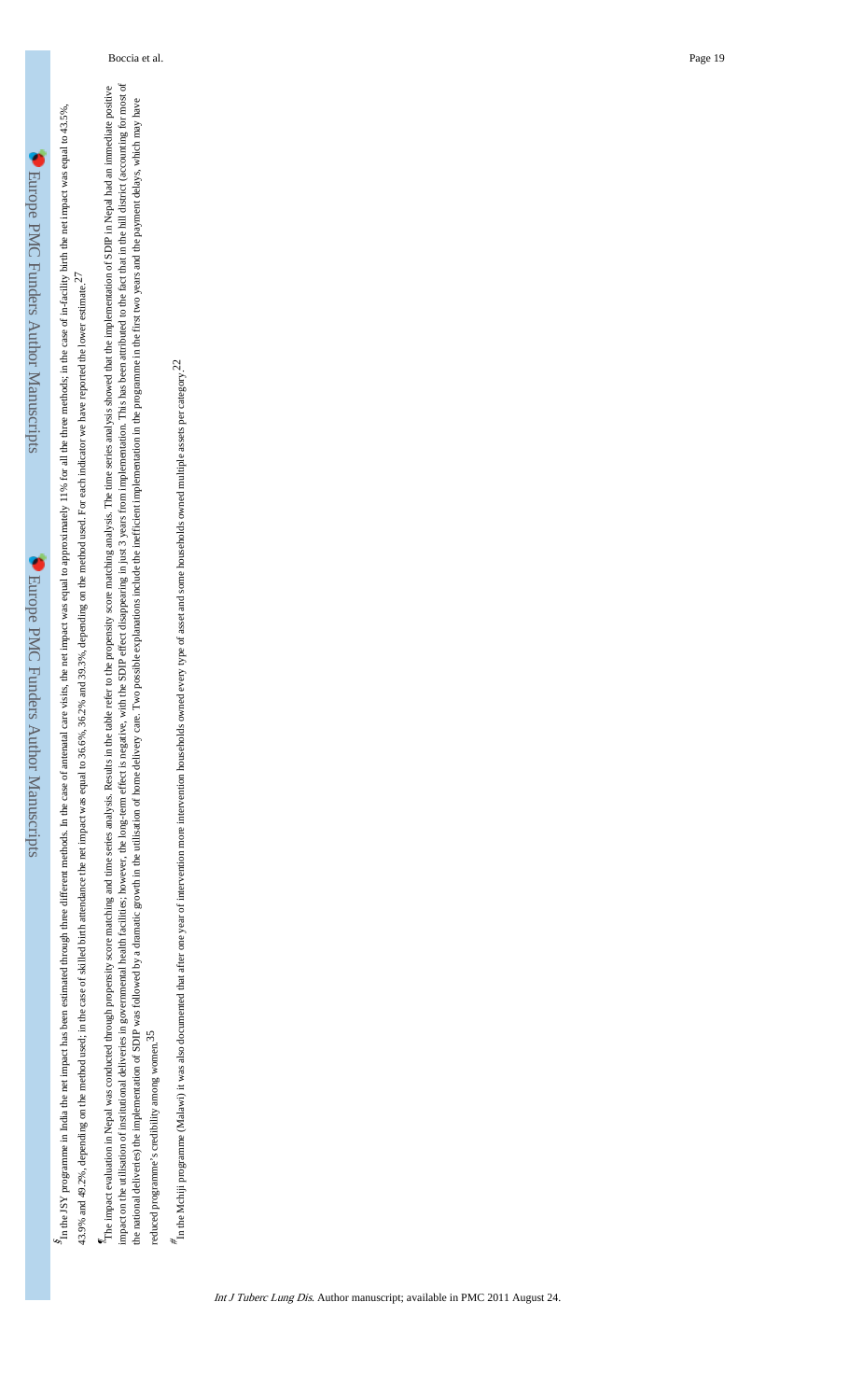| Programme,                                                                             | Household socio-economic position                                                                                                               |                                                                                                                                                                                                    |                                                                                                                                                              | Food security/household food consumption patterns                                                                      |                                                                                                                                                                                                                                                               |                                                   |                                                                                                                                                |
|----------------------------------------------------------------------------------------|-------------------------------------------------------------------------------------------------------------------------------------------------|----------------------------------------------------------------------------------------------------------------------------------------------------------------------------------------------------|--------------------------------------------------------------------------------------------------------------------------------------------------------------|------------------------------------------------------------------------------------------------------------------------|---------------------------------------------------------------------------------------------------------------------------------------------------------------------------------------------------------------------------------------------------------------|---------------------------------------------------|------------------------------------------------------------------------------------------------------------------------------------------------|
| country, reference                                                                     | Income/expenditure                                                                                                                              | Poverty level                                                                                                                                                                                      | security<br>Food                                                                                                                                             | Food expenditure                                                                                                       | Food quantity                                                                                                                                                                                                                                                 | Food quality                                      | Health care seeking                                                                                                                            |
| IMAGE, South Africa<br>41 <sub>,</sub> 42                                              | $65\%$ of IMAGE households able to spend $\times 200$ South African Rand<br>on food and clothing vs. 54% of<br>the control group $\vec{r}$      |                                                                                                                                                                                                    |                                                                                                                                                              |                                                                                                                        |                                                                                                                                                                                                                                                               |                                                   | $95\% \rm{CI}$ 1.1–2.6 for HIV testing $^{*7}$<br>IMAGE clients: $OR = 1.6$ ,                                                                  |
| $\bf Bangladesh^{43}.45$<br>CFRP/TUP,                                                  |                                                                                                                                                 | $30\%$ reduction $^*$                                                                                                                                                                              | 14.9% of households couldn't eat<br>whole day vs. 62.1% at baseline<br>compared to 60% at baseline<br>20% of households living in<br>chronic food deficiency | +13.5 Taka/person/day<br>vs. 8.7 at baseline $*$                                                                       | vs. 1750 <sup>*</sup> at baseline<br>2138 Kcal/person/day<br>1019 g/person/day vs.<br>3.2% of energy from<br>$1.3\%$ at baseline $^{\ast}$<br>animal source vs.<br>$706$ at baseline $\!^*$<br>$22$ at baseline $^\ast$<br>animal food vs.<br>85 g/person/day | items/day vs. 3.7 $^{\ast}$<br>5.6 different food | +9.2% formal care visits $\vec{r}$<br>$-7.2\%$ self-care visits $*7$                                                                           |
| RDP, Bangladesh <sup>46</sup>                                                          |                                                                                                                                                 | extreme poverty $\stackrel{*}{8\%}$ of RDP households<br>moved into extreme<br>holds moved out of<br>poverty compared<br>25% of RDP house-<br>$\operatorname{control}$ group $^*$<br>to 30% of the |                                                                                                                                                              |                                                                                                                        |                                                                                                                                                                                                                                                               |                                                   |                                                                                                                                                |
| $\ensuremath{\mathsf{B}}\xspace$ angladesh $\ensuremath{\mathsf{A}}\xspace7$<br>IGVGD, | Household monthly income rose from<br>75 Taka (1994) to 717 Taka (1996)<br>% of households earning >300 Taka<br>rose from 7 (1994) to 64 (1996) |                                                                                                                                                                                                    |                                                                                                                                                              |                                                                                                                        |                                                                                                                                                                                                                                                               |                                                   |                                                                                                                                                |
| GRAMEEN BANK,<br>$\bf Banglades h^{16}$                                                |                                                                                                                                                 |                                                                                                                                                                                                    |                                                                                                                                                              | Grameen Villages<br>non-clients in non<br>Grameen Village<br>$+35%$ compared to<br>$+8%$ compared to<br>non-clients in |                                                                                                                                                                                                                                                               |                                                   |                                                                                                                                                |
| SHG, India <sup>48</sup>                                                               |                                                                                                                                                 |                                                                                                                                                                                                    |                                                                                                                                                              |                                                                                                                        |                                                                                                                                                                                                                                                               |                                                   | care among SHG clients<br>$\text{OR} = 0.6\ (0.4{-}0.9)^{*\tau}$<br>Exclusion from health                                                      |
| Cambodia Health<br>Committee $\ensuremath{\mathbf{1}}\xspace^7$                        |                                                                                                                                                 |                                                                                                                                                                                                    |                                                                                                                                                              |                                                                                                                        |                                                                                                                                                                                                                                                               |                                                   | 6 months diagnostic delay<br>through hospital/health<br>cases detected through<br>13% of extra-pulmonary<br>home-DOTS vs. 4%<br>care package * |

**C** Europe PMC Funders Author Manuscripts

**Table 4**